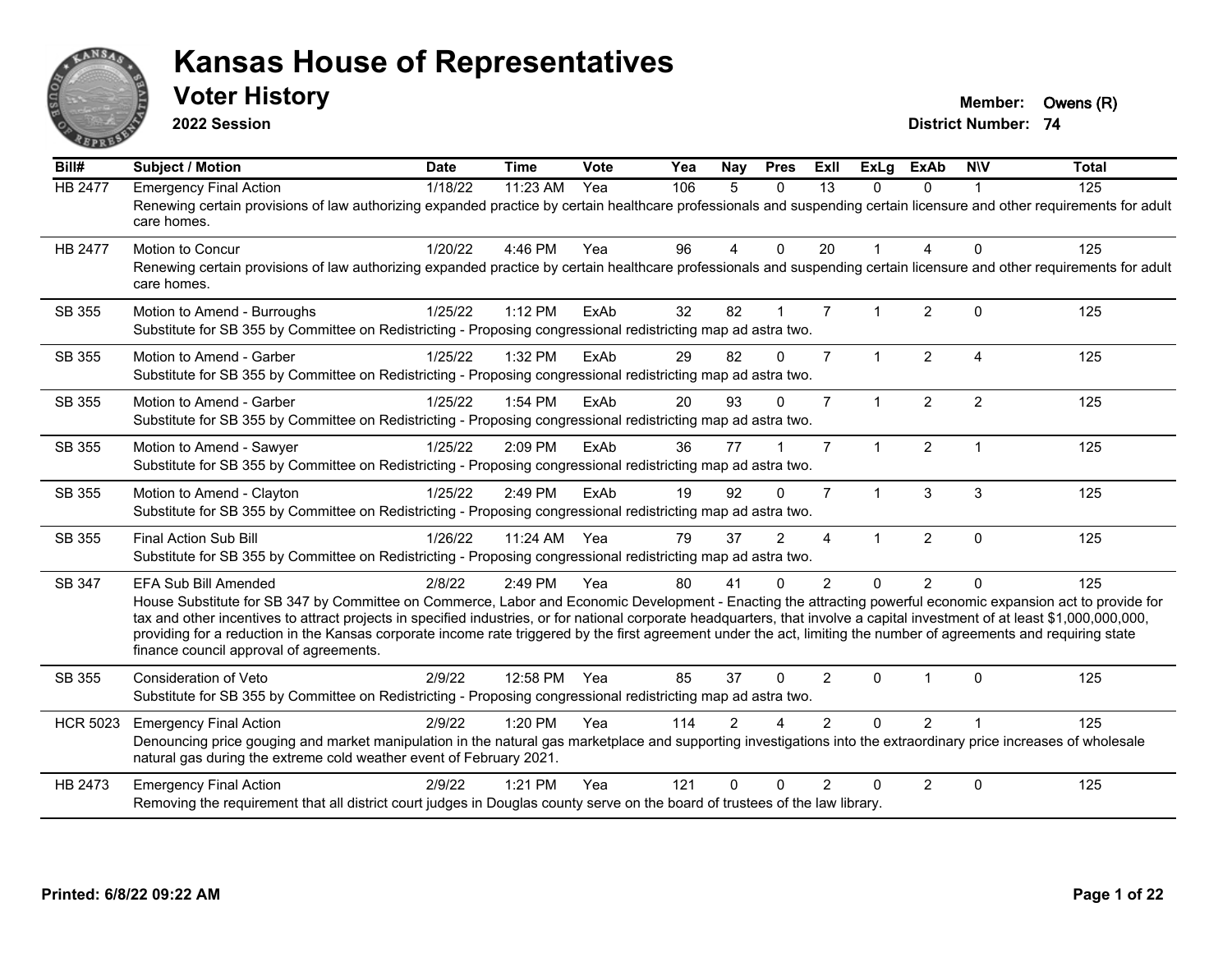

**2022 Session**

**Voter History Member: Owens (R)** 

| Bill#           | <b>Subject / Motion</b>                                                                                                                                                                                                                                                              | <b>Date</b> | <b>Time</b> | Vote | Yea | Nay      | <b>Pres</b> | ExII           | <b>ExLa</b> | <b>ExAb</b>    | <b>NIV</b>     | <b>Total</b> |
|-----------------|--------------------------------------------------------------------------------------------------------------------------------------------------------------------------------------------------------------------------------------------------------------------------------------|-------------|-------------|------|-----|----------|-------------|----------------|-------------|----------------|----------------|--------------|
| <b>HB 2490</b>  | <b>Emergency Final Action</b><br>Authorizing the state treasurer to determine account owners and designated beneficiaries for an ABLE savings account, adding who may open such an account and<br>requiring compliance with the federal internal revenue code.                       | 2/9/22      | 1:22 PM     | Yea  | 118 | 3        | $\Omega$    | $\mathcal{P}$  | 0           | $\mathcal{P}$  | $\Omega$       | 125          |
| HB 2480         | <b>Final Action</b><br>Amending the public water supply project loan program's definition of "project" to remove the definition's current exclusion of projects that are<br>related to the diversion or transportation of water acquired through a water transfer.                   | 2/15/22     | 11:59 PM    | Yea  | 118 | $\Omega$ | $\Omega$    | 3              | 0           | $\overline{2}$ | $\overline{2}$ | 125          |
| <b>HB 2564</b>  | <b>Final Action</b><br>Updating the version of risk-based capital instructions in effect.                                                                                                                                                                                            | 2/15/22     | 11:59 PM    | Yea  | 118 | $\Omega$ | $\Omega$    | 3              | $\Omega$    | $\overline{2}$ | 2              | 125          |
| HB 2489         | <b>Final Action Amended</b><br>Amending provisions of the technology-enabled fiduciary financial institutions act relating to fees and assessments, examinations, disclosures to consumers and<br>requiring such institutions to be mandatory reporters for purposes of elder abuse. | 2/16/22     | 11:17 AM    | Yea  | 120 | $\Omega$ | $\Omega$    |                | $\Omega$    | 3              |                | 125          |
| HB 2537         | <b>Final Action</b><br>Requiring the insurance department to hold a hearing in cases involving an order under the Kansas administrative procedure act.                                                                                                                               | 2/16/22     | 11:19 AM    | Yea  | 120 | $\Omega$ |             |                | $\Omega$    | 3              | $\Omega$       | 125          |
| SB 337          | <b>Final Action</b><br>Converting the conditional charter issued for the pilot program under the technology-enabled fiduciary financial institutions act to a full fiduciary financial institution<br>charter.                                                                       | 2/16/22     | 11:20 AM    | Yea  | 119 |          |             |                | $\Omega$    | 3              | $\Omega$       | 125          |
| <b>HCR 5014</b> | Motion to Recommend for Passage<br>Proposing a constitutional amendment that provides for legislative oversight of rules and regulations adopted by executive branch agencies and officials.                                                                                         | 2/16/22     | 12:30 PM    | Yea  | 77  | 42       | $\Omega$    | $\overline{1}$ | $\Omega$    | $\overline{2}$ | 3              | 125          |
| HB 2560         | <b>Final Action</b><br>Extending certain penalties, fees and maximum amounts of fees and the expiration dates of certain programs of the Kansas department of agriculture.                                                                                                           | 2/17/22     | 12:25 PM    | Yea  | 101 | 11       | $\Omega$    |                | $\Omega$    | 11             |                | 125          |
| HB 2591         | <b>Final Action</b><br>Repealing the state general fund and conservation fee fund transfers to the abandoned oil and gas well fund.                                                                                                                                                  | 2/17/22     | 12:27 PM    | Yea  | 112 | $\Omega$ | $\Omega$    |                | 0           | 11             |                | 125          |
| <b>HCR 5014</b> | <b>Final Action</b><br>Proposing a constitutional amendment that provides for legislative oversight of rules and regulations adopted by executive branch agencies and officials.                                                                                                     | 2/17/22     | 12:43 PM    | Yea  | 80  | 33       | $\Omega$    |                | $\Omega$    | 11             | $\Omega$       | 125          |
| HB 2540         | <b>Emergency Final Action</b><br>Authorizing the construction of a memorial honoring Kansas gold star families.                                                                                                                                                                      | 2/17/22     | 12:45 PM    | Yea  | 113 | 0        | $\Omega$    |                | 0           | 11             | $\Omega$       | 125          |
| HB 2458         | <b>Emergency Final Action</b><br>Designating a portion of U.S. highway 56 as the PFC Shane Austin memorial highway.                                                                                                                                                                  | 2/17/22     | 12:47 PM    | Yea  | 113 | $\Omega$ | $\Omega$    | $\overline{1}$ | $\Omega$    | 11             | $\Omega$       | 125          |
| HB 2476         | <b>Emergency Final Action</b><br>Providing for the silver star and bronze star distinctive license plates.                                                                                                                                                                           | 2/17/22     | 12:48 PM    | Yea  | 113 | $\Omega$ | $\Omega$    | $\overline{1}$ | 0           | 11             | $\Omega$       | 125          |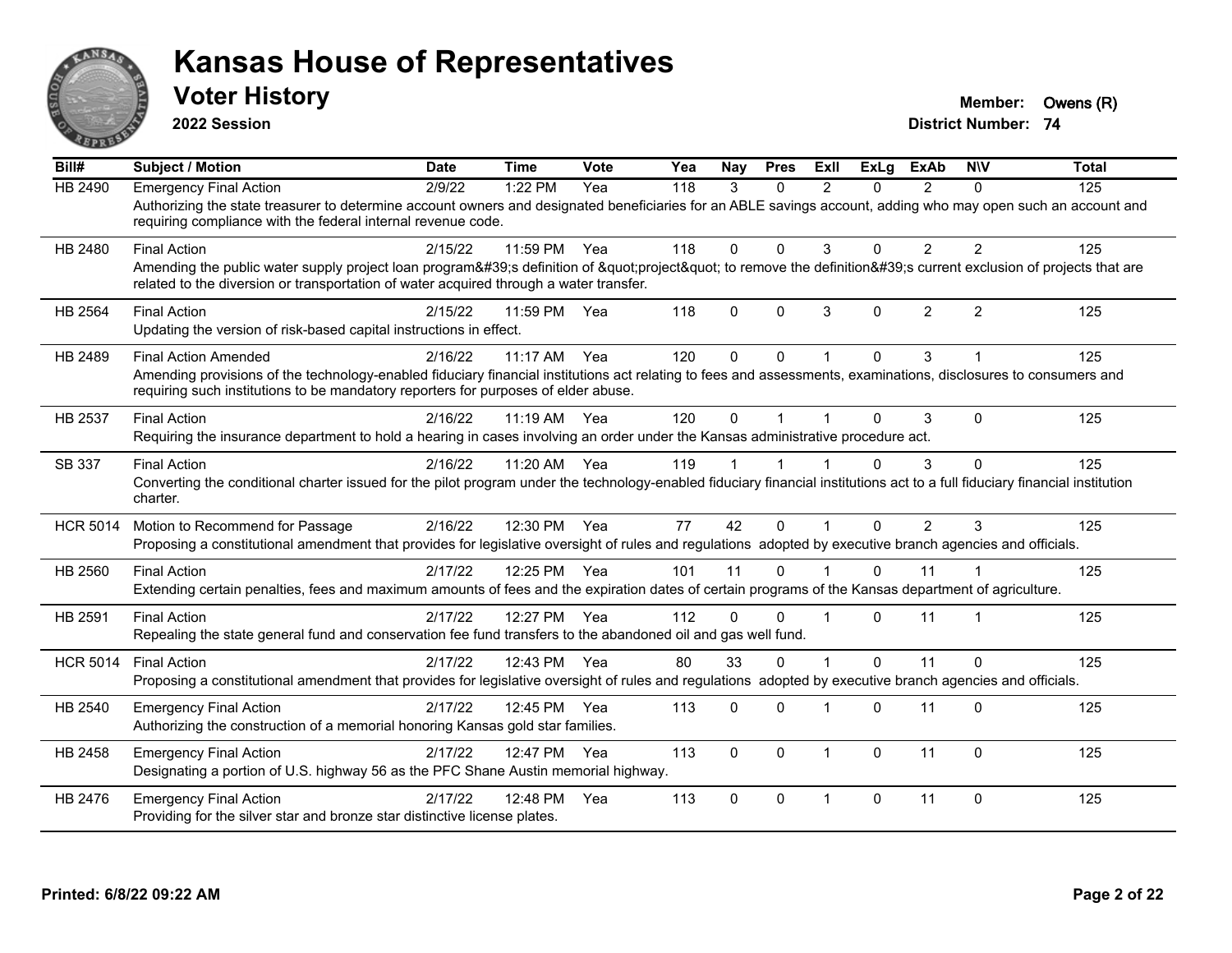

**2022 Session**

**Voter History Member: Owens** (R)

| $\overline{Bill#}$ | <b>Subject / Motion</b>                                                                                                                                                                                                                                                                                                                                                                                                                                         | <b>Date</b> | <b>Time</b>  | Vote | Yea | Nay      | <b>Pres</b>  | ExIl           | <b>ExLg</b>  | <b>ExAb</b> | <b>NIV</b>   | <b>Total</b> |
|--------------------|-----------------------------------------------------------------------------------------------------------------------------------------------------------------------------------------------------------------------------------------------------------------------------------------------------------------------------------------------------------------------------------------------------------------------------------------------------------------|-------------|--------------|------|-----|----------|--------------|----------------|--------------|-------------|--------------|--------------|
| <b>HB</b> 2478     | <b>Emergency Final Action</b><br>Designating a portion of United States highway 166 as the SGT Evan S Parker memorial highway.                                                                                                                                                                                                                                                                                                                                  | 2/17/22     | 12:49 PM     | Yea  | 113 | $\Omega$ | $\Omega$     | $\overline{1}$ | $\Omega$     | 11          | $\mathbf{0}$ | 125          |
| <b>HCR 5014</b>    | <b>Final Action</b><br>Proposing a constitutional amendment that provides for legislative oversight of rules and regulations adopted by executive branch agencies and officials.                                                                                                                                                                                                                                                                                | 2/21/22     | 11:45 AM Yea |      | 85  | 39       | $\mathbf{0}$ | $\overline{1}$ | $\mathbf{0}$ | $\Omega$    | $\Omega$     | 125          |
| HB 2517            | <b>Final Action Amended</b><br>Transferring the responsibility to certify drug abuse treatment providers that participate in the certified drug abuse treatment program from the department of corrections<br>to the Kansas sentencing commission.                                                                                                                                                                                                              | 2/22/22     | 10:49 AM Yea |      | 120 | $\Omega$ | $\Omega$     | $\mathcal{P}$  | $\Omega$     | 3           | $\Omega$     | 125          |
| HB 2594            | <b>Final Action Amended</b><br>Exempting certain modifications on antique vehicles from vehicle identification number offense seizures and dispositions.                                                                                                                                                                                                                                                                                                        | 2/22/22     | 10:50 AM Yea |      | 120 | $\Omega$ | $\Omega$     | 2              | $\Omega$     | 3           | $\mathbf{0}$ | 125          |
| <b>HB 2607</b>     | <b>Final Action Amended</b><br>Clarifying the time limitations for habeas corpus claims.                                                                                                                                                                                                                                                                                                                                                                        | 2/22/22     | 10:51 AM     | Yea  | 120 | $\Omega$ | $\Omega$     | 2              | $\Omega$     | 3           | $\Omega$     | 125          |
| HB 2299            | Motion to Amend - Fairchild<br>Allowing a search warrant to be executed within 10 days from the date of issuance.                                                                                                                                                                                                                                                                                                                                               | 2/22/22     | 3:16 PM      | Nay  | 35  | 84       | $\mathbf 0$  | $\overline{2}$ | 0            | 3           | $\mathbf{1}$ | 125          |
| HB 2703            | Motion to Amend - Clayton<br>Making changes to employment security law provisions regarding the employment security fund and employer contribution rates, the definition of employment to<br>conform with federal law and various updates to the my reemployment plan program, including making the program mandatory with certain exceptions, and providing<br>that the secretary of commerce may require participation by claimants in reemployment services. | 2/22/22     | 4:17 PM      | Nay  | 37  | 80       | $\mathbf{0}$ | $\overline{2}$ | $\Omega$     | 3           | 3            | 125          |
| HB 2525            | Motion to Recommend for Passage<br>Removing non-cooperation with child support from requirements for food and child care assistance eligibility and exempting adults enrolled in school from the 20-hour-<br>per-week work requirement for child care assistance eligibility for a limited time.                                                                                                                                                                | 2/22/22     | 5:17 PM      | Nay  | 53  | 66       | $\Omega$     | $\overline{2}$ | $\Omega$     | 3           |              | 125          |
| HB 2110            | <b>Final Action Amended</b><br>Requiring insurance coverage for PANS and PANDAS by the state health care benefits program and requiring the state employee health care commission to submit an<br>impact report on such coverage to the legislature.                                                                                                                                                                                                            | 2/23/22     | 10:21 AM Yea |      | 113 | 8        | $\Omega$     | 3              | $\Omega$     | 1           | $\Omega$     | 125          |
| HB 2299            | <b>Final Action Amended</b><br>Allowing a search warrant to be executed within 10 days from the date of issuance.                                                                                                                                                                                                                                                                                                                                               | 2/23/22     | 10:22 AM     | Yea  | 119 | 2        | $\Omega$     | 3              | $\Omega$     | 1           | $\Omega$     | 125          |
| HB 2386            | <b>Final Action Amended</b><br>Establishing requirements for the payment and reimbursement of dental services by a dental benefit plan.                                                                                                                                                                                                                                                                                                                         | 2/23/22     | 10:23 AM Yea |      | 118 | 3        | $\Omega$     | 3              | $\Omega$     | 1           | $\mathbf 0$  | 125          |
| HB 2456            | <b>Final Action Amended</b><br>Establishing the Kansas kids lifetime combination hunting and fishing license.                                                                                                                                                                                                                                                                                                                                                   | 2/23/22     | 10:24 AM     | Yea  | 117 | Δ        | $\Omega$     | 3              | $\mathbf{0}$ | 1           | $\Omega$     | 125          |
| HB 2481            | <b>Final Action</b><br>Authorizing KP&F participating service credit purchase for certain in-state nonfederal governmental employment.                                                                                                                                                                                                                                                                                                                          | 2/23/22     | 10:25 AM Yea |      | 121 | $\Omega$ | $\Omega$     | 3              | $\Omega$     | 1           | $\mathbf{0}$ | 125          |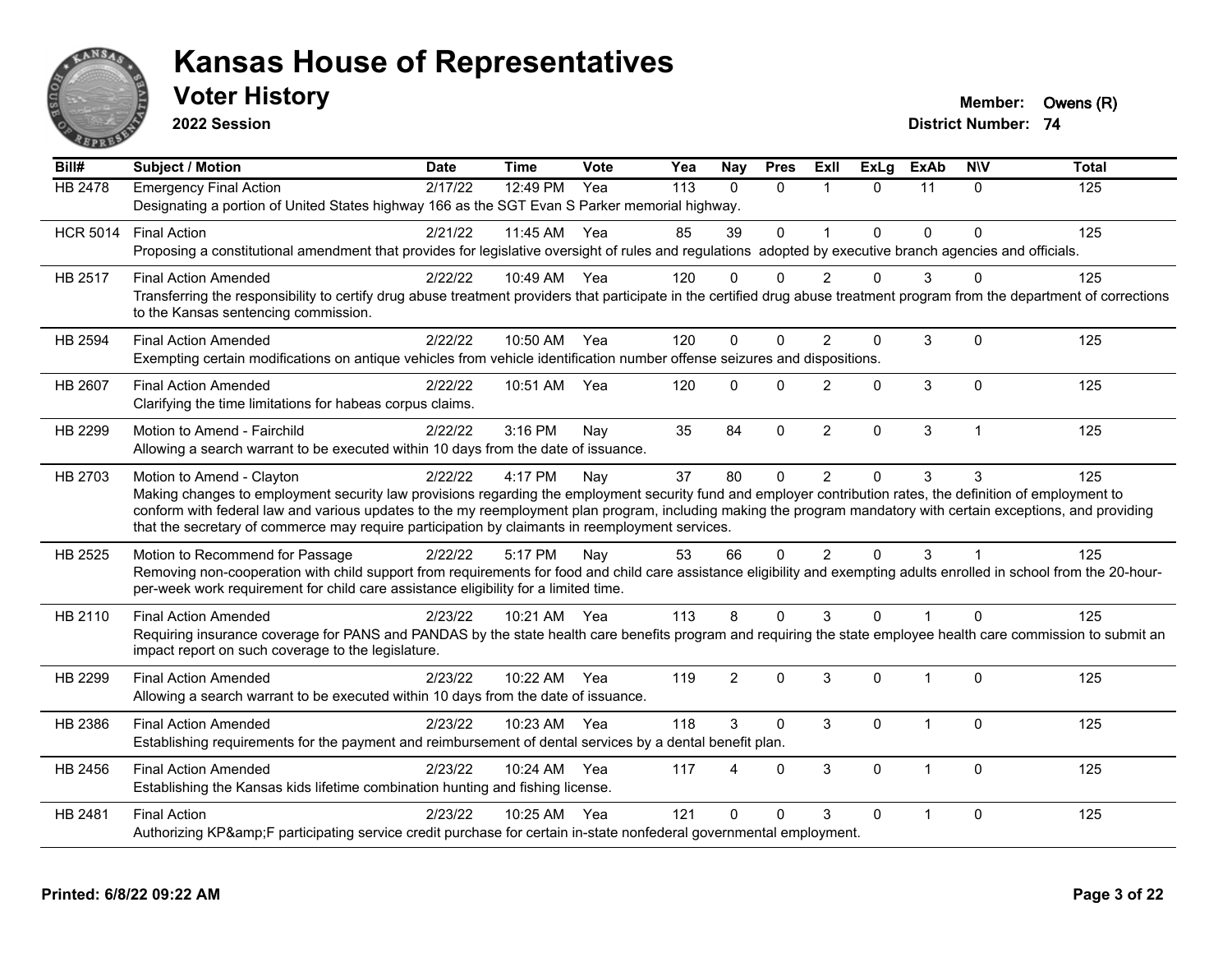

**2022 Session**

**District Number: 74 Voter History Member: Owens** (R)

| Bill#          | <b>Subject / Motion</b>                                                                                                                                                                                                                                                                                                                                                                | <b>Date</b> | <b>Time</b>  | Vote | Yea | Nay                  | <b>Pres</b> | ExII | <b>ExLg</b> | <b>ExAb</b>    | <b>NIV</b>   | <b>Total</b> |
|----------------|----------------------------------------------------------------------------------------------------------------------------------------------------------------------------------------------------------------------------------------------------------------------------------------------------------------------------------------------------------------------------------------|-------------|--------------|------|-----|----------------------|-------------|------|-------------|----------------|--------------|--------------|
| HB 2483        | <b>Final Action</b><br>Providing for the daughters of the American revolution distinctive license plate.                                                                                                                                                                                                                                                                               | 2/23/22     | 10:26 AM     | Yea  | 105 | 16                   | $\Omega$    | 3    | $\Omega$    |                | $\mathbf{0}$ | 125          |
| HB 2496        | <b>Final Action</b><br>Enacting the uniform family law arbitration act.                                                                                                                                                                                                                                                                                                                | 2/23/22     | 10:27 AM     | Yea  | 121 | 0                    | $\Omega$    | 3    | 0           | $\mathbf{1}$   | $\mathbf{0}$ | 125          |
| <b>HB 2508</b> | <b>Final Action</b><br>Requiring retention of fingerprints by the Kansas bureau of investigation for participation in the federal rap back program.                                                                                                                                                                                                                                    | 2/23/22     | 10:28 AM     | Yea  | 115 | 6                    | $\Omega$    | 3    | $\Omega$    | 1              | $\Omega$     | 125          |
| HB 2510        | <b>Final Action</b><br>Updating certain investment limitation requirements to provide increased options for Kansas domiciled life insurance companies investing in equity interests and<br>preferred stock.                                                                                                                                                                            | 2/23/22     | 10:29 AM     | Yea  | 120 |                      | $\Omega$    | 3    | $\Omega$    |                | $\Omega$     | 125          |
| HB 2515        | <b>Final Action</b><br>Creating a mechanism to seek relief from the Kansas offender registration act requirements for drug offenders and allowing expungement of offenses when such relief is<br>granted.                                                                                                                                                                              | 2/23/22     | 10:30 AM     | Yea  | 120 | $\mathbf{1}$         | $\Omega$    | 3    | $\Omega$    | 1              | $\Omega$     | 125          |
| HB 2516        | <b>Final Action</b><br>Requiring an offender who raises error in such offender's criminal history calculation for the first time on appeal to show prejudicial error, requiring the journal entry<br>used to establish criminal history to be attached to the criminal history worksheet and authorizing the court to correct an illegal sentence while a direct appeal is<br>pending. | 2/23/22     | 10:32 AM Yea |      | 121 | $\Omega$             | $\Omega$    | 3    | $\Omega$    |                | $\Omega$     | 125          |
| HB 2529        | <b>Final Action</b><br>Allowing veteran license plate applicants to use either a DD214 form, a military veteran identification card or veteran health identification card for proof of veteran status.                                                                                                                                                                                 | 2/23/22     | 10:33 AM Yea |      | 120 | $\mathbf 1$          | $\Omega$    | 3    | 0           |                | $\Omega$     | 125          |
| HB 2547        | <b>Final Action Amended</b><br>Authorizing technology-enabled fiduciary financial institution insurance companies within the captive insurance act and providing for the requirements and operations<br>thereof.                                                                                                                                                                       | 2/23/22     | 10:34 AM Yea |      | 120 | $\blacktriangleleft$ | $\Omega$    | 3    | $\Omega$    |                | $\Omega$     | 125          |
| HB 2559        | <b>Final Action Amended</b><br>Creating the Kansas cotton boll weevil program and requiring the program to levy an assessment upon Kansas produced cotton and monitor and mitigate the risk of boll<br>weevils.                                                                                                                                                                        | 2/23/22     | 10:38 AM     | Yea  | 83  | 37                   |             | 3    | $\Omega$    |                | $\Omega$     | 125          |
| HB 2563        | <b>Final Action Amended</b><br>Concerning the Kansas seed law and the commercial industrial hemp act; relating to labeling; seeds treated with certain substances; definitions; labeling; unlawful<br>actions; certain registrations; inspections; live plant dealers; and testing services.                                                                                           | 2/23/22     | 10:39 AM Yea |      | 113 | 8                    | $\Omega$    | 3    | $\Omega$    | $\mathbf 1$    | $\Omega$     | 125          |
| <b>HB 2567</b> | <b>Final Action Amended</b><br>Increasing certain registration and title fees on vehicles for services performed by county treasurers and the division of vehicles and decreasing certain fees related to<br>administrative costs and disposition of such fees.                                                                                                                        | 2/23/22     | 10:41 AM Yea |      | 114 | 6                    |             | 3    | $\Omega$    |                | $\Omega$     | 125          |
| HB 2568        | <b>Final Action</b><br>Amending the Kansas mortgage business act by providing for mortgage business work at remote locations, license and registration renewal or reinstatement<br>procedures, surety bond requirements and evidence of solvency and net worth and requiring notice when adding or closing branch offices.                                                             | 2/23/22     | 10:43 AM     | Yea  | 118 | 3                    | $\Omega$    | 3    | 0           | $\overline{1}$ | $\Omega$     | 125          |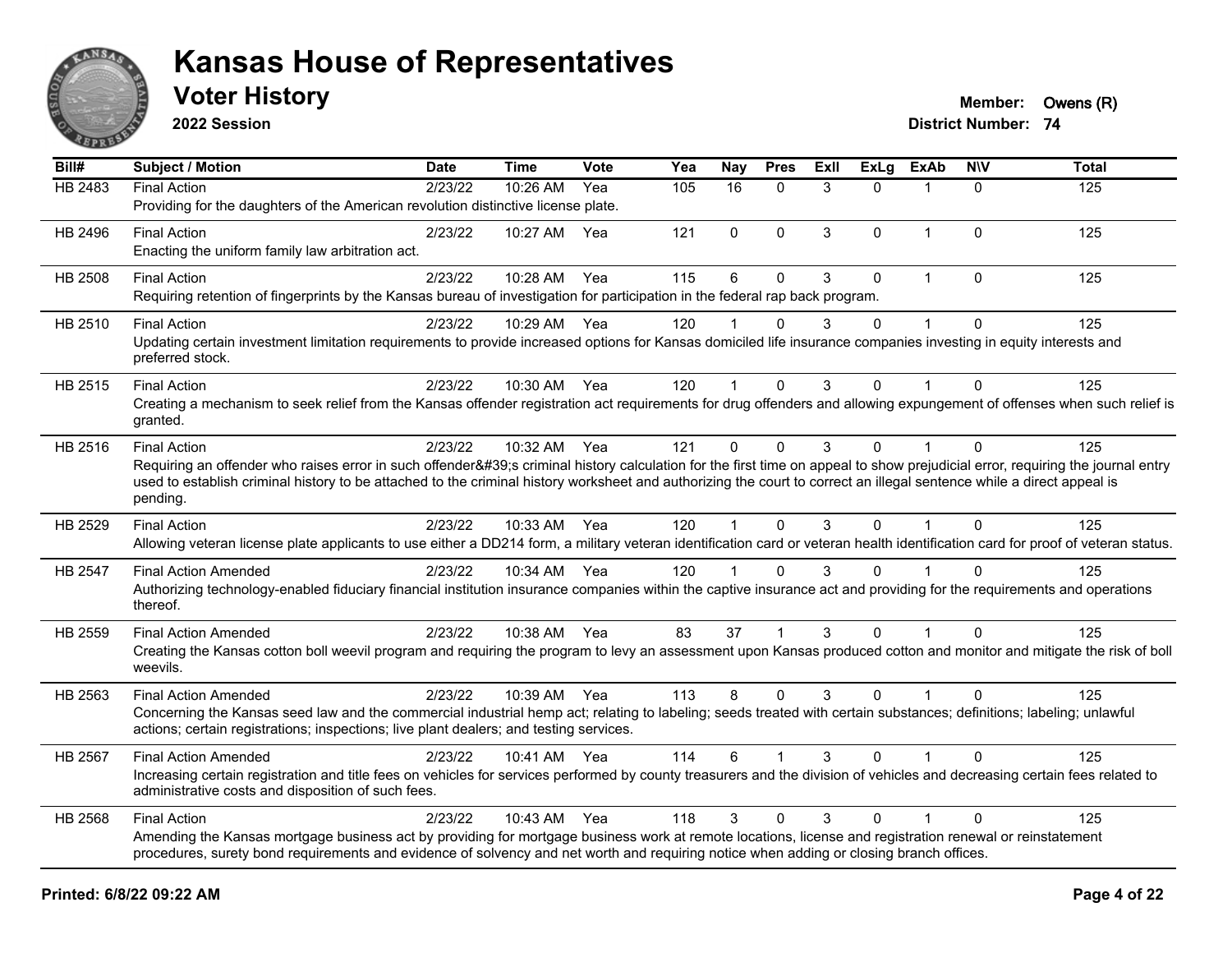

**2022 Session**

**Voter History Member: Owens** (R)

| Bill#           | <b>Subject / Motion</b>                                                                                                                                                                                                                                            | <b>Date</b> | <b>Time</b> | Vote | Yea | Nay            | <b>Pres</b>  | ExII           | <b>ExLg</b>  | <b>ExAb</b>    | <b>NIV</b>     | <b>Total</b> |
|-----------------|--------------------------------------------------------------------------------------------------------------------------------------------------------------------------------------------------------------------------------------------------------------------|-------------|-------------|------|-----|----------------|--------------|----------------|--------------|----------------|----------------|--------------|
| <b>HB 2574</b>  | <b>Final Action</b>                                                                                                                                                                                                                                                | 2/23/22     | 10:43 AM    | Yea  | 121 | $\mathbf{0}$   | $\Omega$     | 3              | $\Omega$     |                | 0              | 125          |
|                 | Establishing a time limitation for awarding compensation for mental health counseling and increasing certain compensation award amounts by the crime victims<br>compensation board.                                                                                |             |             |      |     |                |              |                |              |                |                |              |
| HB 2579         | <b>Final Action Amended</b>                                                                                                                                                                                                                                        | 2/23/22     | 10:45 AM    | Yea  | 90  | 31             | $\Omega$     | 3              | $\Omega$     | $\mathbf{1}$   | $\mathbf{0}$   | 125          |
|                 | Requiring electronic filing of campaign reports by candidates for state office unless an exemption is granted for cause.                                                                                                                                           |             |             |      |     |                |              |                |              |                |                |              |
| HB 2595         | <b>Final Action</b>                                                                                                                                                                                                                                                | 2/23/22     | 10:46 AM    | Yea  | 121 | 0              | $\Omega$     | 3              | $\mathbf 0$  | $\mathbf 1$    | $\mathbf 0$    | 125          |
|                 | Making certain antique vehicle titling procedures applicable to vehicles having a model year of 1960 or later instead of 1950 or later.                                                                                                                            |             |             |      |     |                |              |                |              |                |                |              |
| <b>HB 2597</b>  | <b>Final Action</b>                                                                                                                                                                                                                                                | 2/23/22     | 10:47 AM    | Yea  | 116 | 5              | $\mathbf{0}$ | 3              | 0            | 1              | $\mathbf{0}$   | 125          |
|                 | Providing for four distinctive license plates for the Kansas department of wildlife and parks.                                                                                                                                                                     |             |             |      |     |                |              |                |              |                |                |              |
| HB 2608         | <b>Final Action</b>                                                                                                                                                                                                                                                | 2/23/22     | 10:48 AM    | Yea  | 117 | $\overline{4}$ | $\mathbf{0}$ | 3              | $\Omega$     |                | $\mathbf 0$    | 125          |
|                 | Removing provisions authorizing criminal restitution to be enforced as a civil judgment and authorizing judicial districts to contract for collection services for criminal<br>restitution.                                                                        |             |             |      |     |                |              |                |              |                |                |              |
| HB 2633         | <b>Final Action Amended</b>                                                                                                                                                                                                                                        | 2/23/22     | 10:49 AM    | Yea  | 108 | 13             | $\Omega$     | 3              | $\mathbf{0}$ | $\mathbf{1}$   | $\mathbf{0}$   | 125          |
|                 | Providing for the city of Hutchinson distinctive license plate.                                                                                                                                                                                                    |             |             |      |     |                |              |                |              |                |                |              |
| HB 2654         | <b>Final Action</b>                                                                                                                                                                                                                                                | 2/23/22     | 10:50 AM    | Yea  | 121 | $\Omega$       | $\Omega$     | 3              | $\Omega$     | $\overline{1}$ | $\Omega$       | 125          |
|                 | Providing guidance to determine how offenders under the supervision of two or more supervision agency can have supervision consolidated into one agency.                                                                                                           |             |             |      |     |                |              |                |              |                |                |              |
| <b>HB 2688</b>  | <b>Final Action Amended</b>                                                                                                                                                                                                                                        | 2/23/22     | 10:52 AM    | Yea  | 116 | 5              | $\Omega$     | 3              | 0            |                | $\Omega$       | 125          |
|                 | Requiring that licensed farm wineries be issued a cereal malt beverage retailer license if the statutory requirements for such retailer license are satisfied.                                                                                                     |             |             |      |     |                |              |                |              |                |                |              |
| HB 2703         | <b>Final Action</b>                                                                                                                                                                                                                                                | 2/23/22     | 10:53 AM    | Yea  | 121 | $\Omega$       | $\Omega$     | 3              | 0            |                | $\Omega$       | 125          |
|                 | Making changes to employment security law provisions regarding the employment security fund and employer contribution rates, the definition of employment to                                                                                                       |             |             |      |     |                |              |                |              |                |                |              |
|                 | conform with federal law and various updates to the my reemployment plan program, including making the program mandatory with certain exceptions, and providing<br>that the secretary of commerce may require participation by claimants in reemployment services. |             |             |      |     |                |              |                |              |                |                |              |
| <b>HCR 5022</b> | <b>Final Action Amended</b>                                                                                                                                                                                                                                        | 2/23/22     | 10:56 AM    | Yea  | 97  | 24             | $\mathbf 0$  | 3              | 0            | $\mathbf 1$    | $\mathbf 0$    | 125          |
|                 | Proposing a constitutional amendment requiring that a sheriff be elected in each county; exception.                                                                                                                                                                |             |             |      |     |                |              |                |              |                |                |              |
| <b>HCR 5030</b> | <b>Emergency Final Action</b>                                                                                                                                                                                                                                      | 2/23/22     | 11:36 AM    | Yea  | 121 | $\Omega$       | $\Omega$     | 3              | $\Omega$     | $\mathbf{1}$   | $\mathbf{0}$   | 125          |
|                 | Recognizing the growing problem of antisemitism in the United States.                                                                                                                                                                                              |             |             |      |     |                |              |                |              |                |                |              |
| HB 2605         | <b>Emergency Final Action Amended</b>                                                                                                                                                                                                                              | 2/23/22     | 11:37 AM    | Yea  | 115 | 6              | $\Omega$     | 3              | 0            |                | $\Omega$       | 125          |
|                 | Increasing the rural population requirement maximum for the veterinary training program for rural Kansas and creating a food animal percentage requirement that may<br>be fulfilled in lieu thereof.                                                               |             |             |      |     |                |              |                |              |                |                |              |
| SB 358          | <b>Emergency Final Action</b>                                                                                                                                                                                                                                      | 3/2/22      | 11:40 AM    | Yea  | 121 | 0              | $\Omega$     | $\overline{2}$ | $\Omega$     | 1              | $\overline{1}$ | 125          |
|                 | Amending the public water supply project loan program's definition of "project" to remove the definition's current exclusion of projects that are<br>related to the diversion or transportation of water acquired through a water transfer.                        |             |             |      |     |                |              |                |              |                |                |              |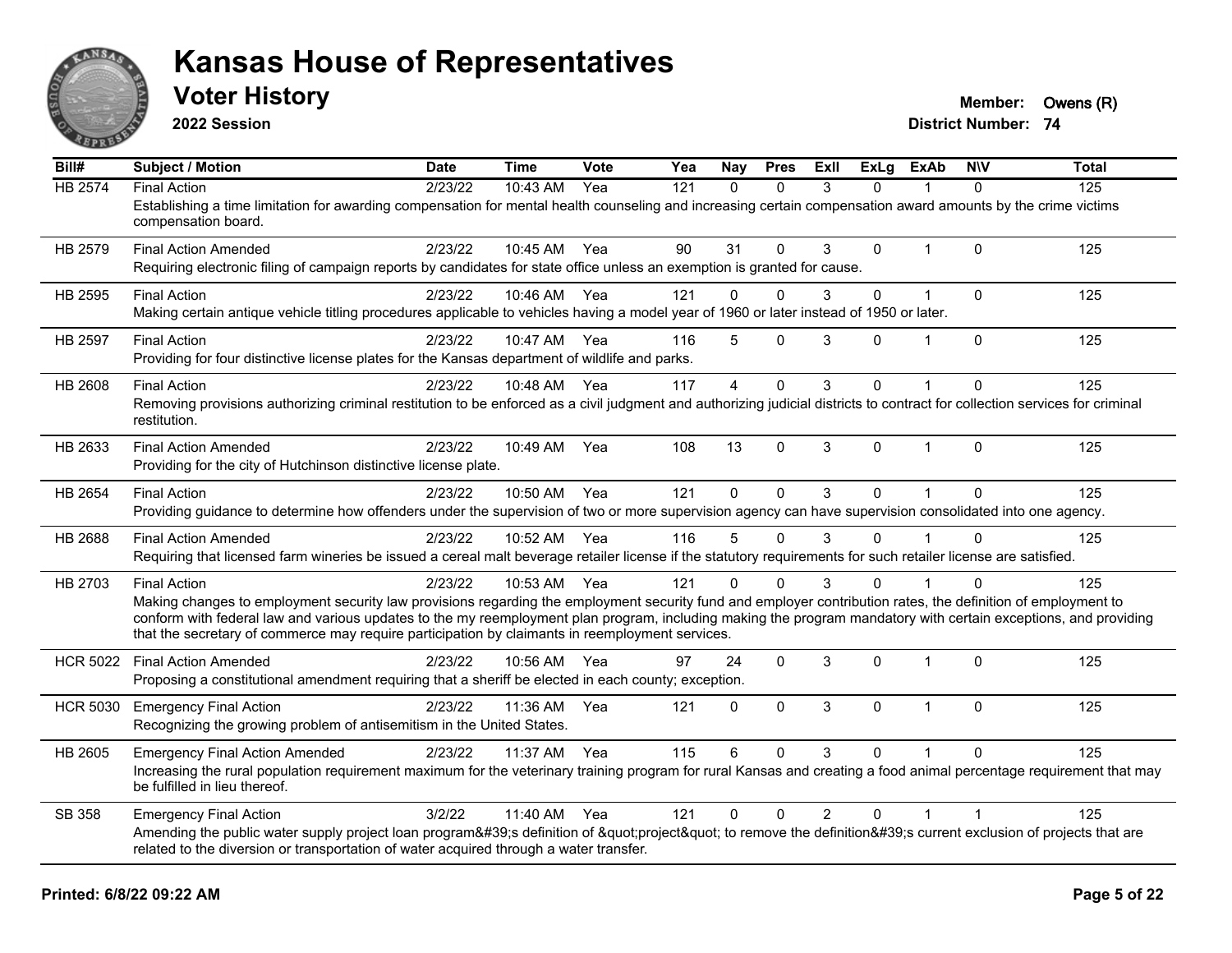

**2022 Session**

**Voter History Member: Owens** (R)

| Bill#           | <b>Subject / Motion</b>                                                                                                                                                                                                                                                                                                                                                                                                                                             | <b>Date</b> | <b>Time</b> | Vote | Yea | Nay      | <b>Pres</b>    | ExII           | <b>ExLg</b> | <b>ExAb</b>    | <b>NIV</b>     | <b>Total</b> |
|-----------------|---------------------------------------------------------------------------------------------------------------------------------------------------------------------------------------------------------------------------------------------------------------------------------------------------------------------------------------------------------------------------------------------------------------------------------------------------------------------|-------------|-------------|------|-----|----------|----------------|----------------|-------------|----------------|----------------|--------------|
| SB 101          | EFA Sub Bill Amended                                                                                                                                                                                                                                                                                                                                                                                                                                                | 3/2/22      | 11:41 AM    | Nay  | 86  | 35       | $\Omega$       | $\mathfrak{p}$ | $\Omega$    |                |                | 125          |
|                 | House Substitute for SB 101 by Committee on Transportation - Approving the operation and use of electric-assisted bicycles and regulating the use thereof.                                                                                                                                                                                                                                                                                                          |             |             |      |     |          |                |                |             |                |                |              |
| SB 62           | <b>Emergency Final Action Amended</b>                                                                                                                                                                                                                                                                                                                                                                                                                               | 3/2/22      | 11:42 AM    | Yea  | 115 | 6        | $\Omega$       | $\overline{2}$ | $\Omega$    | $\mathbf{1}$   | -1             | 125          |
|                 | Amending the standards for school-administered vision screenings for students, establishing the Kansas children's vision health and school readiness commission<br>and allowing schools to maintain emergency albuterol kits.                                                                                                                                                                                                                                       |             |             |      |     |          |                |                |             |                |                |              |
| <b>HCR 5027</b> | Motion to Amend - Hoye                                                                                                                                                                                                                                                                                                                                                                                                                                              | 3/8/22      | 12:06 PM    | Nav  | 35  | 84       | $\overline{1}$ | 2              | $\Omega$    | $\mathbf 1$    | $\overline{2}$ | 125          |
|                 | Applying to the Congress of the United States to call a convention of the states.                                                                                                                                                                                                                                                                                                                                                                                   |             |             |      |     |          |                |                |             |                |                |              |
| <b>HCR 5027</b> | Motion to Amend - Houser                                                                                                                                                                                                                                                                                                                                                                                                                                            | 3/8/22      | 12:23 PM    | Nav  | 64  | 53       | $\mathbf 0$    | $\overline{2}$ | $\Omega$    | $\overline{2}$ | $\overline{4}$ | 125          |
|                 | Applying to the Congress of the United States to call a convention of the states.                                                                                                                                                                                                                                                                                                                                                                                   |             |             |      |     |          |                |                |             |                |                |              |
| <b>HCR 5027</b> | Motion to Amend - Ruiz, S.                                                                                                                                                                                                                                                                                                                                                                                                                                          | 3/8/22      | 12:50 PM    | Nav  | 33  | 83       | $\mathbf 0$    | $\overline{2}$ | 0           | $\overline{2}$ | 5              | 125          |
|                 | Applying to the Congress of the United States to call a convention of the states.                                                                                                                                                                                                                                                                                                                                                                                   |             |             |      |     |          |                |                |             |                |                |              |
| <b>HCR 5027</b> | Motion to Recommend for Passage                                                                                                                                                                                                                                                                                                                                                                                                                                     | 3/8/22      | 1:31 PM     | Yea  | 78  | 42       | $\mathbf{0}$   | $\overline{2}$ | $\Omega$    | $\overline{2}$ | $\overline{1}$ | 125          |
|                 | Applying to the Congress of the United States to call a convention of the states.                                                                                                                                                                                                                                                                                                                                                                                   |             |             |      |     |          |                |                |             |                |                |              |
| HB 2710         | <b>Final Action</b>                                                                                                                                                                                                                                                                                                                                                                                                                                                 | 3/9/22      | $11:13$ AM  | Yea  | 116 | 3        | $\Omega$       | $\overline{A}$ | 0           | $\overline{2}$ | $\Omega$       | 125          |
|                 | Increasing the percentage of alcohol by volume allowed to not more than 16% for domestic table wine and the domestic fortified wine threshold to more than 16%<br>alcohol by volume.                                                                                                                                                                                                                                                                                |             |             |      |     |          |                |                |             |                |                |              |
| HB 2548         | <b>Final Action Amended</b>                                                                                                                                                                                                                                                                                                                                                                                                                                         | 3/9/22      | $11:14$ AM  | Yea  | 116 | 3        | $\Omega$       | 4              | 0           | 2              | $\Omega$       | 125          |
|                 | Implementing additional reporting requirements for informational technology projects and state agencies and requiring additional information technology security training<br>and status reports.                                                                                                                                                                                                                                                                    |             |             |      |     |          |                |                |             |                |                |              |
| <b>HCR 5027</b> | <b>Final Action Amended</b>                                                                                                                                                                                                                                                                                                                                                                                                                                         | 3/9/22      | 11:22 AM    | Yea  | 76  | 43       | $\Omega$       | 4              | $\Omega$    | 2              | $\Omega$       | 125          |
|                 | Applying to the Congress of the United States to call a convention of the states.                                                                                                                                                                                                                                                                                                                                                                                   |             |             |      |     |          |                |                |             |                |                |              |
| SB 421          | Motion to Amend - Xu                                                                                                                                                                                                                                                                                                                                                                                                                                                | 3/9/22      | 12:22 PM    | Nay  | 38  | 79       | $\Omega$       | 4              | $\Omega$    | $\overline{2}$ | 2              | 125          |
|                 | Transferring \$253,866,022 from the state general fund to the Kansas public employees retirement fund during fiscal year 2022 and eliminating certain level-dollar<br>KPERS employer contribution payments.                                                                                                                                                                                                                                                         |             |             |      |     |          |                |                |             |                |                |              |
| SB <sub>2</sub> | <b>Emergency Final Action Amended</b>                                                                                                                                                                                                                                                                                                                                                                                                                               | 3/9/22      | 1:18 PM     | Yea  | 87  | 31       | $\Omega$       | $\overline{4}$ | $\Omega$    | $\mathcal{P}$  | $\overline{1}$ | 125          |
|                 | Allowing consumption of beer, wine or other alcoholic liquor on theKansas state fairgrounds; increasing the number of temporary permits an applicantmay receive from<br>four to 12 permits per year; limiting what cities, counties ortownships may charge for a temporary permit to not more than \$25 per day; andcrediting a portion of moneys<br>collected from the liquor drink tax and theliquor enforcement tax to the state fair capital improvements fund. |             |             |      |     |          |                |                |             |                |                |              |
| HB 2462         | <b>Emergency Final Action</b>                                                                                                                                                                                                                                                                                                                                                                                                                                       | 3/9/22      | $1:19$ PM   | Yea  | 118 | $\Omega$ | O              |                | $\Omega$    | $\overline{2}$ | $\overline{1}$ | 125          |
|                 | Removing the standing committee membership requirements for members of the joint committee on state-tribal relations.                                                                                                                                                                                                                                                                                                                                               |             |             |      |     |          |                |                |             |                |                |              |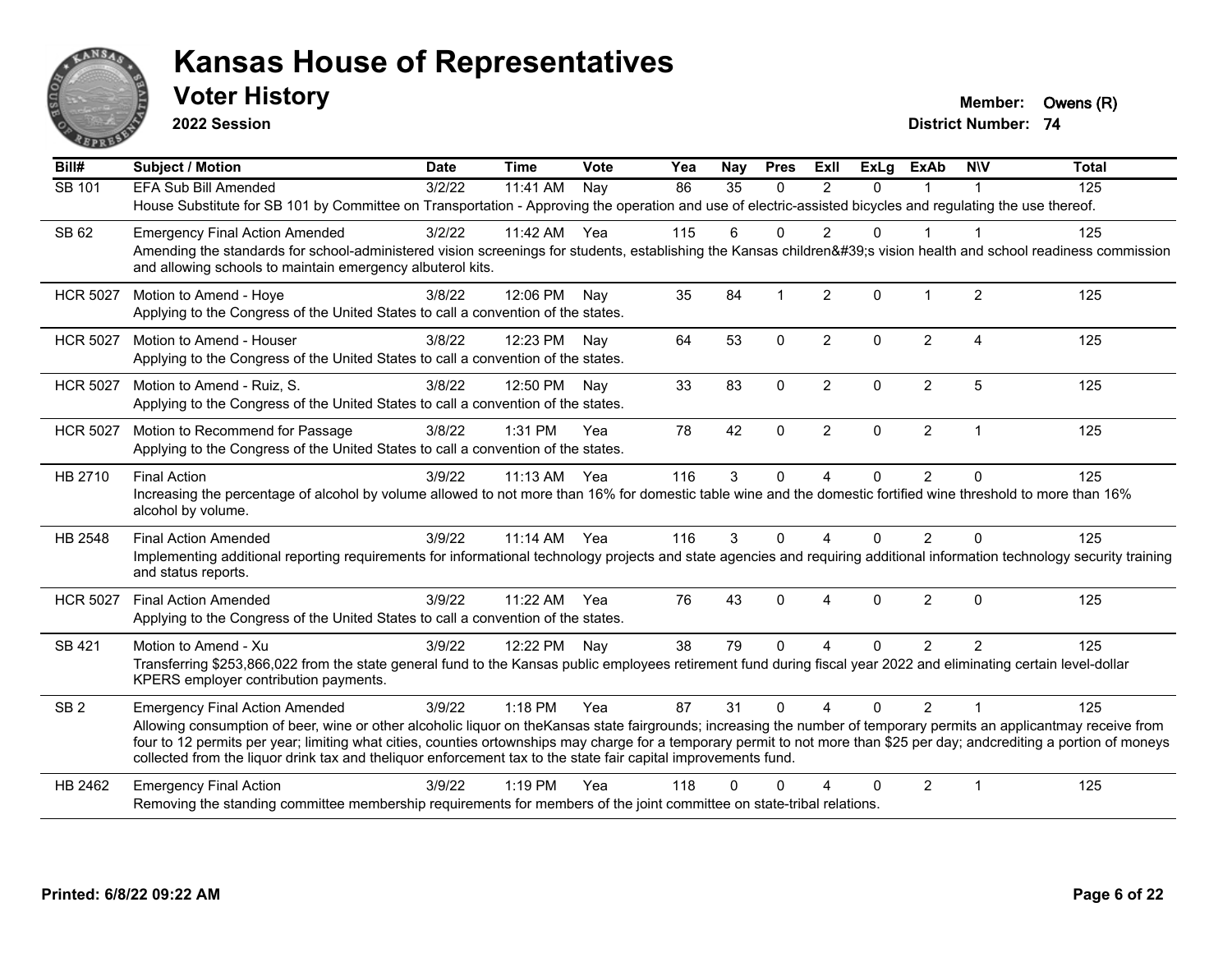

**2022 Session**

**Voter History Member: Owens** (R)

| Bill#           | <b>Subject / Motion</b>                                                                                                                                                                                                                                                                                                                                                                                                                                                                                                                                                                                               | <b>Date</b> | <b>Time</b> | Vote | Yea | Nay            | <b>Pres</b> | ExII                   | <b>ExLg</b> | <b>ExAb</b>    | <b>NIV</b>   | <b>Total</b> |
|-----------------|-----------------------------------------------------------------------------------------------------------------------------------------------------------------------------------------------------------------------------------------------------------------------------------------------------------------------------------------------------------------------------------------------------------------------------------------------------------------------------------------------------------------------------------------------------------------------------------------------------------------------|-------------|-------------|------|-----|----------------|-------------|------------------------|-------------|----------------|--------------|--------------|
| <b>SB 421</b>   | <b>Emergency Final Action Amended</b><br>Transferring \$1,000,000,000 from the state general fund to the Kansas public employees retirement fund during fiscal year 2022 and eliminating certain level-dollar<br>KPERS employer contribution payments.                                                                                                                                                                                                                                                                                                                                                                | 3/9/22      | 1:20 PM     | Yea  | 113 | 5              | $\Omega$    | $\overline{A}$         | $\Omega$    | $\mathfrak{p}$ |              | 125          |
| <b>SB 286</b>   | EFA Sub Bill Amended<br>House Substitute for Substitute for SB 286 - Continuing the governmental response to the COVID-19 pandemic in Kansas by extending the expanded use of<br>telemedicine, the suspension of certain requirements related to medical care facilities and immunity from civil liability for certain healthcare providers, certain persons<br>conducting business in this state and covered facilities for COVID-19 claims until January 20, 2023, creating the crime of interference with the conduct of a hospital and<br>increasing the criminal penalties for battery of a healthcare provider. | 3/9/22      | 1:23 PM     | Yea  | 102 | 17             | $\Omega$    | $\Lambda$              | $\Omega$    | $\overline{2}$ | $\Omega$     | 125          |
| HB 2466         | <b>EFA Sub Bill</b><br>Substitute for HB 2466 by Committee on Education - Establishing the promoting advancement in computing knowledge act to increase the availability of computer<br>science education in Kansas schools.                                                                                                                                                                                                                                                                                                                                                                                          | 3/9/22      | 1:24 PM     | Yea  | 115 | 4              | $\Omega$    | $\boldsymbol{\Delta}$  | $\Omega$    | 2              | $\Omega$     | 125          |
| HB 2541         | <b>Final Action</b><br>Crediting docket fees to the state general fund instead of the judicial branch docket fee fund; crediting marriage license fees and drivers'; license reinstatement fees to<br>the state general fund instead of the judicial branch nonjudicial salary adjustment fund.                                                                                                                                                                                                                                                                                                                       | 3/16/22     | 11:15 AM    | Yea  | 111 | 12             | $\Omega$    | 2                      | $\Omega$    | $\Omega$       | $\Omega$     | 125          |
| HB 2582         | <b>Final Action Amended</b><br>Directing the Kansas department for children and families to share certain information with investigating law enforcement agencies.                                                                                                                                                                                                                                                                                                                                                                                                                                                    | 3/16/22     | $11:16$ AM  | Yea  | 122 | $\mathbf 1$    | $\Omega$    | $\overline{2}$         | $\Omega$    | $\Omega$       | $\Omega$     | 125          |
| HB 2674         | <b>Final Action Amended</b><br>Requiring a forfeiture of an appearance bond to be set aside in certain circumstances.                                                                                                                                                                                                                                                                                                                                                                                                                                                                                                 | 3/16/22     | 11:17 AM    | Yea  | 121 | $\overline{2}$ | $\Omega$    | $\overline{2}$         | 0           | $\Omega$       | $\Omega$     | 125          |
| HB 2676         | <b>Final Action Amended</b><br>Authorizing counties to create a code inspection and enforcement fund and expanding the scope of the equipment reserve fund to include other computer and electronic<br>technologies.                                                                                                                                                                                                                                                                                                                                                                                                  | 3/16/22     | $11:18$ AM  | Yea  | 112 | 11             | $\Omega$    | $\overline{2}$         | 0           | $\Omega$       | $\mathbf{0}$ | 125          |
| <b>HCR 5032</b> | <b>Final Action</b><br>Honoring Ukrainians fighting against the Russian invasion.                                                                                                                                                                                                                                                                                                                                                                                                                                                                                                                                     | 3/16/22     | 11:20 AM    | Yea  | 119 | 4              | $\Omega$    | 2                      | $\Omega$    | $\Omega$       | $\Omega$     | 125          |
| HB 2528         | <b>Final Action Amended</b><br>Removing inflatable devices that are owned and operated by a nonprofit organization from the requirements of the Kansas amusement ride act.                                                                                                                                                                                                                                                                                                                                                                                                                                            | 3/17/22     | 11:21 AM    | Yea  | 86  | 34             | $\Omega$    | $\overline{a}$         | $\Omega$    | $\Omega$       |              | 125          |
| SB 335          | <b>Final Action</b><br>Exempting certain business entities that provide health insurance in the state but are not subject to the jurisdiction of the commissioner of insurance from payment of the<br>annual premium tax.                                                                                                                                                                                                                                                                                                                                                                                             | 3/17/22     | 11:22 AM    | Yea  | 120 | $\mathbf{0}$   | $\Omega$    | $\boldsymbol{\Lambda}$ | $\Omega$    | $\Omega$       |              | 125          |
| <b>SB 348</b>   | <b>Final Action Amended</b><br>Exempting the practice of threading from the practice of cosmetology.                                                                                                                                                                                                                                                                                                                                                                                                                                                                                                                  | 3/17/22     | 11:23 AM    | Yea  | 110 | 10             | $\Omega$    | $\boldsymbol{\Lambda}$ | $\Omega$    | $\Omega$       | $\mathbf{1}$ | 125          |
| SB 392          | <b>Final Action</b><br>Terminating the transfer of remaining unencumbered moneys in the securities act fee fund exceeding \$50,000 to the state general fund.                                                                                                                                                                                                                                                                                                                                                                                                                                                         | 3/17/22     | 11:24 AM    | Yea  | 120 | $\Omega$       | $\Omega$    | Δ                      | 0           | $\Omega$       | -1           | 125          |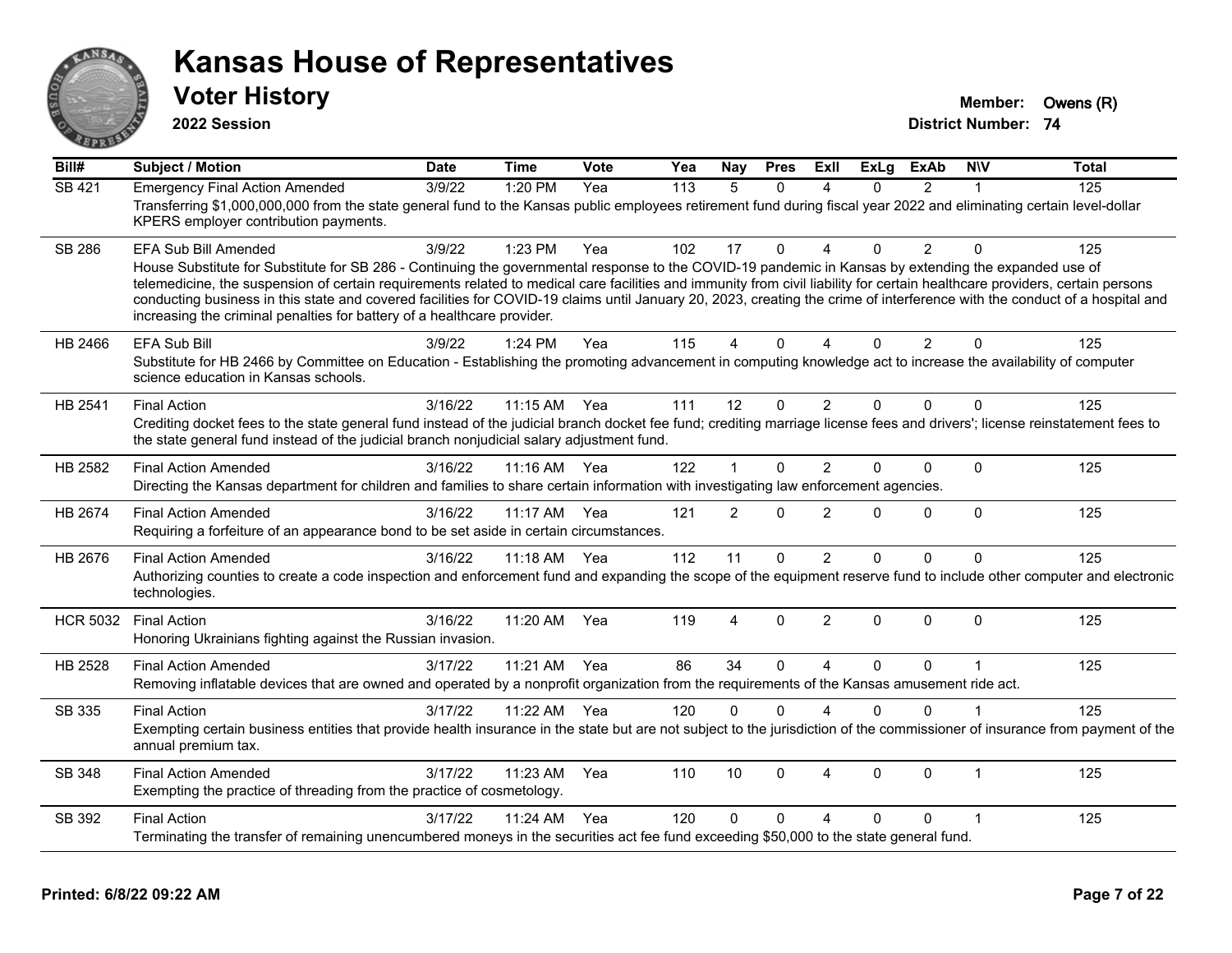

**2022 Session**

**District Number: 74 Voter History Member: Owens** (R)

| Bill#          | <b>Subject / Motion</b>                                                                                                                                                                                                                                                                                                        | <b>Date</b> | <b>Time</b> | <b>Vote</b> | Yea | Nay            | <b>Pres</b>  | ExII                   | <b>ExLg</b> | <b>ExAb</b>  | <b>NIV</b>     | <b>Total</b>     |
|----------------|--------------------------------------------------------------------------------------------------------------------------------------------------------------------------------------------------------------------------------------------------------------------------------------------------------------------------------|-------------|-------------|-------------|-----|----------------|--------------|------------------------|-------------|--------------|----------------|------------------|
| <b>HB 2712</b> | <b>Emergency Final Action</b>                                                                                                                                                                                                                                                                                                  | 3/17/22     | 11:47 AM    | Yea         | 119 | 1              | $\mathbf{0}$ | $\boldsymbol{\Lambda}$ | $\Omega$    | $\Omega$     | $\mathbf 1$    | $\overline{125}$ |
|                | Establishing the Kansas commission for the United States semiquincentennial.                                                                                                                                                                                                                                                   |             |             |             |     |                |              |                        |             |              |                |                  |
| SB 408         | <b>Emergency Final Action Amended</b>                                                                                                                                                                                                                                                                                          | 3/17/22     | 11:48 AM    | Yea         | 117 | 3              | $\mathbf{0}$ | $\boldsymbol{\Lambda}$ | $\Omega$    | $\Omega$     | $\overline{1}$ | 125              |
|                | Increasing the criminal penalties for multiple thefts of mail.                                                                                                                                                                                                                                                                 |             |             |             |     |                |              |                        |             |              |                |                  |
| SB 400         | <b>EFA Sub Bill</b>                                                                                                                                                                                                                                                                                                            | 3/17/22     | 11:49 AM    | Yea         | 120 | $\Omega$       | $\Omega$     | $\Lambda$              | $\Omega$    | 0            |                | 125              |
|                | Substitute for SB 400 by Committee on Financial Institutions and Insurance - Updating certain requirements and conditions relating to the creation, modification and                                                                                                                                                           |             |             |             |     |                |              |                        |             |              |                |                  |
|                | termination of trusts in the Kansas uniform trust code and updating the definition of-áresident trust for tax purposes.                                                                                                                                                                                                        |             |             |             |     |                |              |                        |             |              |                |                  |
| SB 366         | <b>Emergency Final Action Amended</b>                                                                                                                                                                                                                                                                                          | 3/17/22     | 11:50 AM    | Yea         | 120 | 0              | $\Omega$     | Λ                      | 0           | $\Omega$     |                | 125              |
|                | Specifying that the crime of burglary includes, without authority, entering into or remaining within any locked or secured portion of any dwelling, building or other                                                                                                                                                          |             |             |             |     |                |              |                        |             |              |                |                  |
|                | structure, with intent to commit another crime therein.                                                                                                                                                                                                                                                                        |             |             |             |     |                |              |                        |             |              |                |                  |
| SB 313         | <b>Emergency Final Action Amended</b>                                                                                                                                                                                                                                                                                          | 3/21/22     | 3:39 PM     | Yea         | 122 | 0              | $\Omega$     | 2                      | 0           |              | $\Omega$       | 125              |
|                | Designating a portion of United States highway 69 as the Senator Tom R Van Sickle memorial highway.                                                                                                                                                                                                                            |             |             |             |     |                |              |                        |             |              |                |                  |
| SB 448         | <b>Emergency Final Action</b>                                                                                                                                                                                                                                                                                                  | 3/21/22     | 3:40 PM     | Yea         | 122 | 0              | $\Omega$     | 2                      | $\Omega$    |              | <sup>0</sup>   | 125              |
|                | Adopting the national association of insurance commissioner's amendments to the unfair trade practices act excluding commercial property and casualty insurance                                                                                                                                                                |             |             |             |     |                |              |                        |             |              |                |                  |
|                | producers, brokers and insurers from prohibitions on giving rebates as an inducement to sales.                                                                                                                                                                                                                                 |             |             |             |     |                |              |                        |             |              |                |                  |
| SB 300         | <b>EFA Sub Bill</b>                                                                                                                                                                                                                                                                                                            | 3/21/22     | 3:41 PM     | Yea         | 121 |                | $\Omega$     | $\mathfrak{p}$         | $\Omega$    | 1            | $\Omega$       | 125              |
|                | Substitute for SB 300 by Committee on Judiciary GÇô Amending the Kansas racketeer influenced and corrupt organization act to add a person who has engaged in<br>identity theft or identity fraud to the definition of "covered person" and add identity theft and identity fraud to the definition of "racketeering activity". |             |             |             |     |                |              |                        |             |              |                |                  |
|                |                                                                                                                                                                                                                                                                                                                                |             |             |             |     |                |              |                        |             |              |                |                  |
| SB 261         | <b>EFA Sub Bill</b>                                                                                                                                                                                                                                                                                                            | 3/21/22     | 3:43 PM     | Yea         | 96  | 26             | $\Omega$     | $\mathfrak{p}$         | $\Omega$    |              | $\Omega$       | 125              |
|                | Substitute for SB 261 by Committee on Agriculture -- Prohibiting the use of identifiable meat terms on the labels of meat analogs when such labels do not include proper<br>qualifying language to indicate that such products do not contain meat.                                                                            |             |             |             |     |                |              |                        |             |              |                |                  |
|                |                                                                                                                                                                                                                                                                                                                                | 3/21/22     | 3:44 PM     | Yea         | 120 | $\overline{2}$ | $\Omega$     | $\mathfrak{p}$         | 0           | $\mathbf 1$  | $\Omega$       | 125              |
| SB 417         | <b>Emergency Final Action</b><br>Establishing minimum and maximum permit renewal fees for certain solid waste disposal areas and processing facilities.                                                                                                                                                                        |             |             |             |     |                |              |                        |             |              |                |                  |
|                |                                                                                                                                                                                                                                                                                                                                |             |             |             |     |                |              |                        |             |              |                |                  |
| HB 2644        | <b>Emergency Final Action</b><br>Designating the Sandhill plum as the official state fruit.                                                                                                                                                                                                                                    | 3/21/22     | 3:46 PM     | Yea         | 115 | $\overline{7}$ | $\Omega$     | $\mathfrak{p}$         | $\Omega$    | $\mathbf{1}$ | $\Omega$       | 125              |
|                |                                                                                                                                                                                                                                                                                                                                |             |             |             |     |                |              |                        |             |              |                |                  |
| HB 2447        | <b>EFA Sub Bill</b>                                                                                                                                                                                                                                                                                                            | 3/21/22     | 3:47 PM     | Yea         | 120 | $\overline{2}$ | $\mathbf 0$  | 2                      | $\Omega$    | $\mathbf{1}$ | $\mathbf{0}$   | 125              |
|                | Permitting testimony to be presented using a two-way electronic audio-video communication device during a preliminary hearing.                                                                                                                                                                                                 |             |             |             |     |                |              |                        |             |              |                |                  |
| SB 200         | <b>Emergency Final Action Amended</b>                                                                                                                                                                                                                                                                                          | 3/21/22     | 3:48 PM     | Yea         | 119 | 3              | $\Omega$     | $\mathfrak{p}$         | $\Omega$    | $\mathbf 1$  | $\Omega$       | 125              |
|                | Expanding the pharmacist's scope of practice to include initiation of therapy for influenza, strep throat or urinary tract infection, pursuant to a statewide protocol adopted<br>by the collaborative drug therapy management advisory committee.                                                                             |             |             |             |     |                |              |                        |             |              |                |                  |
|                |                                                                                                                                                                                                                                                                                                                                |             |             |             |     |                |              |                        |             |              |                |                  |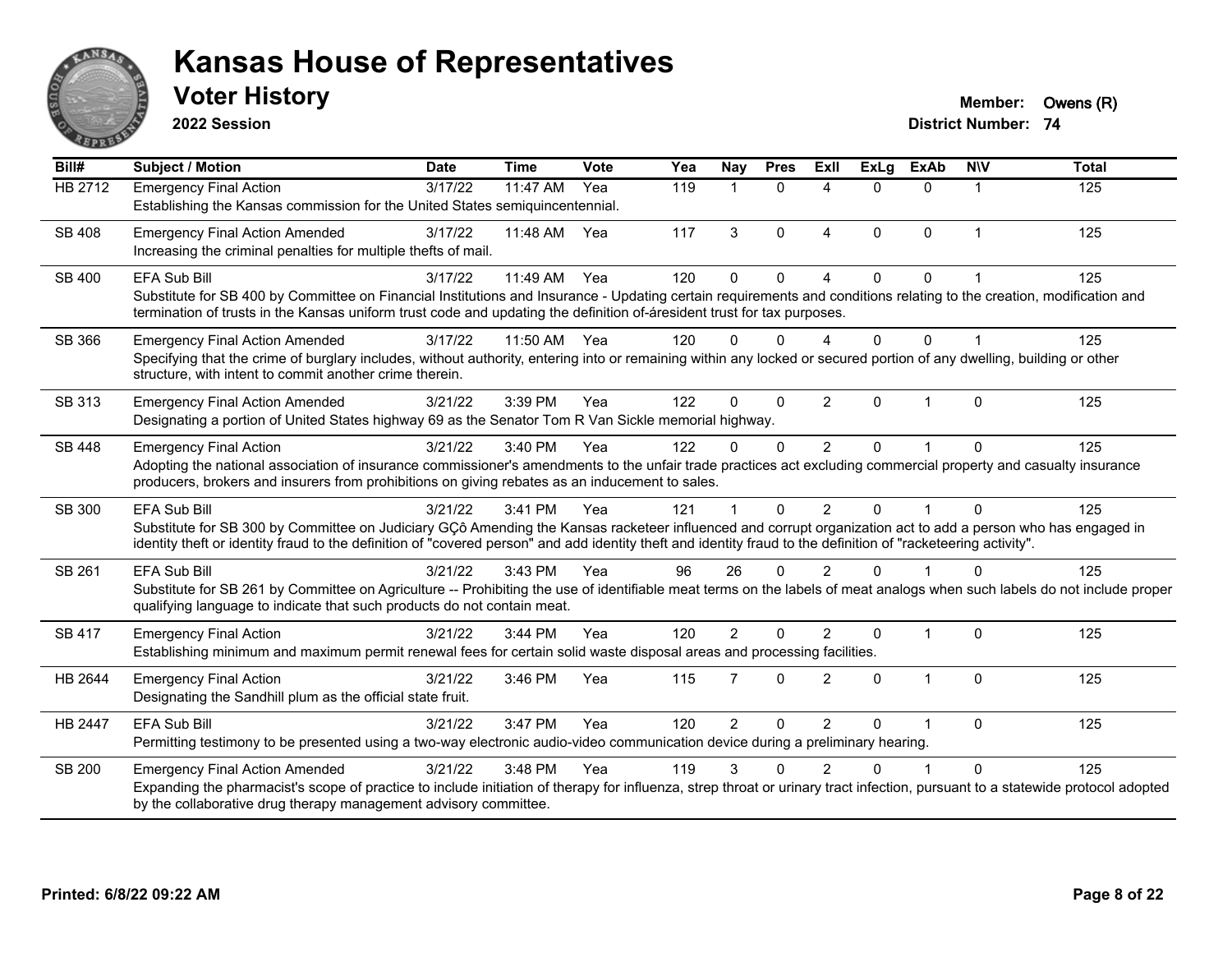

**2022 Session**

**Voter History Member: Owens** (R)

| Bill#         | <b>Subject / Motion</b>                                                                                                                                                                                                                                                                                                                                                                                                                                                                                                                                                                                                                                                      | <b>Date</b>      | <b>Time</b> | <b>Vote</b> | Yea | Nay                  | <b>Pres</b>  | Exll           | <b>ExLg</b>  | <b>ExAb</b>    | <b>NIV</b>  | <b>Total</b> |
|---------------|------------------------------------------------------------------------------------------------------------------------------------------------------------------------------------------------------------------------------------------------------------------------------------------------------------------------------------------------------------------------------------------------------------------------------------------------------------------------------------------------------------------------------------------------------------------------------------------------------------------------------------------------------------------------------|------------------|-------------|-------------|-----|----------------------|--------------|----------------|--------------|----------------|-------------|--------------|
| <b>SB 336</b> | <b>Emergency Final Action</b><br>Updating certain investment limitation requirements to provide increased options for Kansas domiciled life insurance companies investing in equity interests and<br>preferred stock.                                                                                                                                                                                                                                                                                                                                                                                                                                                        | $\sqrt{3}/21/22$ | 3:49 PM     | Yea         | 121 | $\blacktriangleleft$ | $\mathbf{0}$ | 2              | $\Omega$     |                | $\Omega$    | 125          |
| HB 2253       | <b>Emergency Final Action Amended</b><br>Updating certain provisions of the prescription monitoring program act relating to program data, storage and access, increasing the membership of the advisory<br>committee and providing for setup and annual maintenance fees for program data integration.                                                                                                                                                                                                                                                                                                                                                                       | 3/21/22          | 3:50 PM     | Yea         | 121 | $\blacktriangleleft$ | $\Omega$     | $\overline{2}$ | $\Omega$     |                | $\Omega$    | 125          |
| HB 2632       | <b>Emergency Final Action</b><br>Requiring a referral of an alleged victim of child abuse or neglect for a examination as part of an investigation, creating a program in the department of health and<br>environment to provide training and payment and defining child abuse review and evaluation providers, networks, examinations and referrals and child abuse medical<br>resource centers.                                                                                                                                                                                                                                                                            | 3/21/22          | 3:52 PM     | Yea         | 95  | 27                   | $\mathbf 0$  | $\overline{2}$ | $\Omega$     | $\overline{1}$ | $\Omega$    | 125          |
| SB 346        | <b>Emergency Final Action Amended</b><br>Allowing for the on-farm retail sale of milk and milk products, authorizing the secretary of agriculture to declare an imminent health hazard, extending certain milk and<br>dairy license fees and establishing certain standards for milk.                                                                                                                                                                                                                                                                                                                                                                                        | 3/21/22          | 3:53 PM     | Yea         | 119 | 3                    | $\Omega$     | 2              | 0            |                | $\Omega$    | 125          |
| SB 141        | <b>Emergency Final Action</b><br>Enacting the Kansas uniform directed trust act.                                                                                                                                                                                                                                                                                                                                                                                                                                                                                                                                                                                             | 3/21/22          | 3:54 PM     | Yea         | 122 | $\mathbf 0$          | $\mathbf{0}$ | $\overline{2}$ | $\Omega$     | 1              | $\Omega$    | 125          |
| SB 343        | <b>Emergency Final Action Amended</b><br>Updating the term "hearing impaired"; to "hard of hearing"; in statutes related to persons with hearing loss.                                                                                                                                                                                                                                                                                                                                                                                                                                                                                                                       | 3/21/22          | 3:55 PM     | Yea         | 122 | 0                    | $\mathbf{0}$ | $\overline{2}$ | $\Omega$     | 1              | $\Omega$    | 125          |
| SB 446        | <b>Emergency Final Action Amended</b><br>Designating bridges on U.S. highway 166 and K-66 highway as Veterans Memorial Bridge.                                                                                                                                                                                                                                                                                                                                                                                                                                                                                                                                               | 3/21/22          | 3:56 PM     | Yea         | 122 | $\mathbf{0}$         | $\mathbf{0}$ | $\overline{2}$ | $\mathbf{0}$ | $\mathbf{1}$   | $\mathbf 0$ | 125          |
| SB 483        | <b>Emergency Final Action</b><br>Increasing criminal penalties for theft and criminal damage to property involving remote service units such as automated cash dispensing machines and automated<br>teller machines.                                                                                                                                                                                                                                                                                                                                                                                                                                                         | 3/21/22          | 3:57 PM     | Yea         | 122 | $\mathbf{0}$         | $\mathbf{0}$ | $\overline{2}$ | 0            |                | $\Omega$    | 125          |
| <b>SB 19</b>  | EFA Sub Bill<br>House Substitute for SB 19 by Committee on Energy, Utilities and Telecommunications - Implementing the 988 suicide prevention and mental health crisis hotline in<br>Kansas.                                                                                                                                                                                                                                                                                                                                                                                                                                                                                 | 3/21/22          | 3:58 PM     | Yea         | 114 | 8                    | $\Omega$     | 2              | $\Omega$     |                | $\Omega$    | 125          |
| HB 2600       | <b>Emergency Final Action Amended</b><br>Authorizing the state board of regents on behalf of Emporia state university to sell certain real property in the city of Emporia, Lyon county, Kansas; the university of<br>Kansas to exchange and convey certain real property in Douglas county, Kansas, and to accept certain real property in Douglas county, Kansas, from the Kansas<br>university endowment association; Kansas state university to sell certain real property in Riley county and Cherokee county, Kansas, and Douglas county, Nebraska;<br>and Pittsburg state university to sell certain real property in the city of Pittsburg, Crawford county, Kansas. | 3/21/22          | 4:00 PM     | Yea         | 122 | $\mathbf{0}$         | $\Omega$     | 2              | $\Omega$     |                | $\Omega$    | 125          |
| SB 215        | <b>Emergency Final Action Amended</b><br>Transferring the authority for postsecondary driver's education programs and driver training schools from the state board of regents to the department of revenue.                                                                                                                                                                                                                                                                                                                                                                                                                                                                  | 3/21/22          | 4:01 PM     | Yea         | 122 | n                    | $\Omega$     | 2              | 0            |                | $\Omega$    | 125          |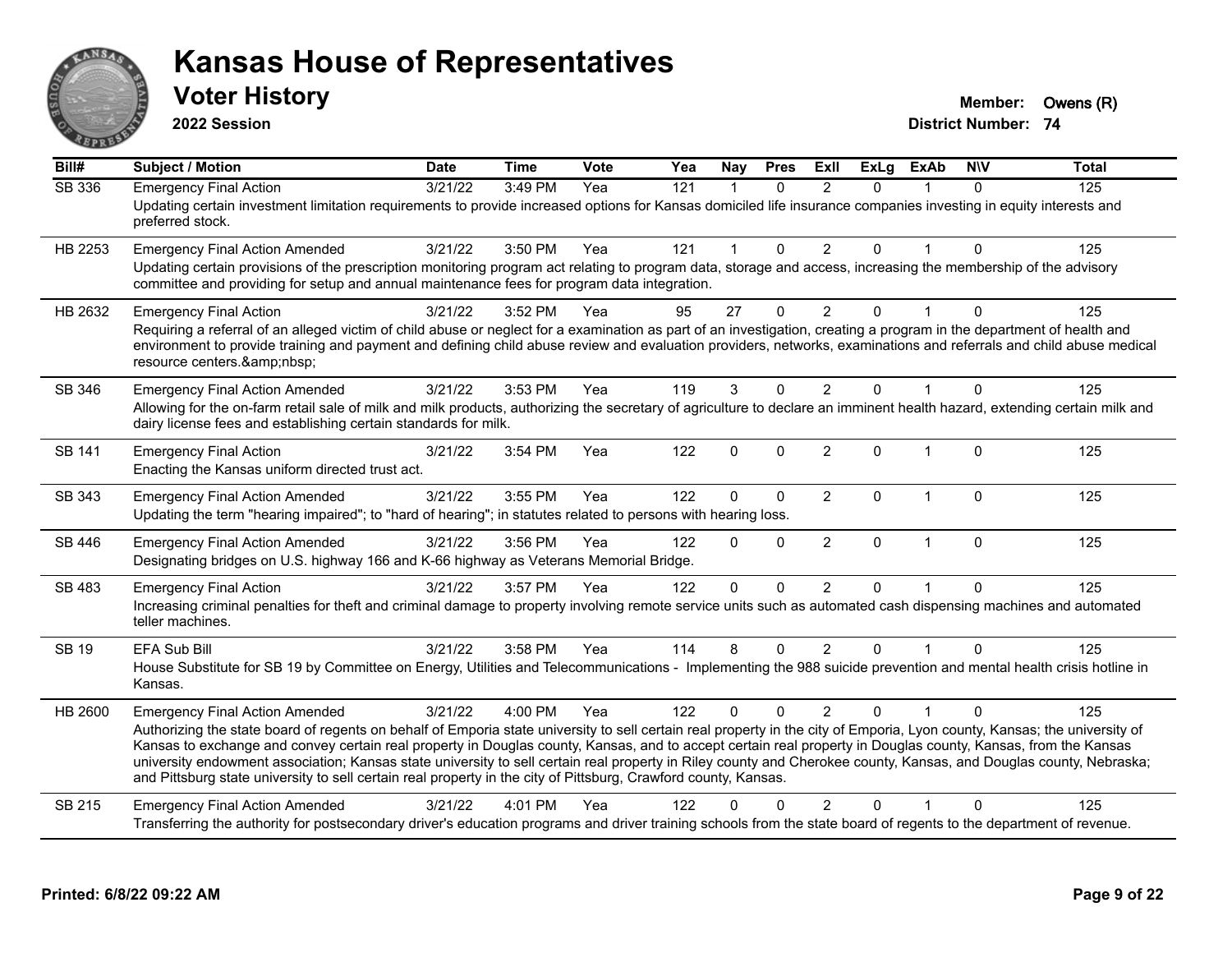

**2022 Session**

**Voter History Member: Owens** (R)

| Bill#         | Subject / Motion                                                                                                                                                                                                                                                                | <b>Date</b> | <b>Time</b>  | Vote | Yea | Nay          | <b>Pres</b>  | ExII           | <b>ExLg</b>  | <b>ExAb</b>    | <b>NIV</b> | <b>Total</b> |
|---------------|---------------------------------------------------------------------------------------------------------------------------------------------------------------------------------------------------------------------------------------------------------------------------------|-------------|--------------|------|-----|--------------|--------------|----------------|--------------|----------------|------------|--------------|
| <b>SB 28</b>  | <b>EFA Sub Bill</b>                                                                                                                                                                                                                                                             | 3/21/22     | 4:02 PM      | Yea  | 120 | 2            | $\mathbf{0}$ | $\overline{2}$ | 0            |                | $\Omega$   | 125          |
|               | House Substitute for SB 28 by Committee on Insurance and Pensions - Enacting the pharmacy benefits manager licensure act and requiring licensure rather than<br>registration of such entities.                                                                                  |             |              |      |     |              |              |                |              |                |            |              |
| <b>SB 419</b> | <b>Emergency Final Action</b>                                                                                                                                                                                                                                                   | 3/21/22     | 4:03 PM      | Yea  | 122 | $\mathbf 0$  | $\Omega$     | 2              | 0            |                | $\Omega$   | 125          |
|               | Allowing certain employees from the department of corrections to attend the Kansas law enforcement training center and including special agents of the department of<br>corrections in the definition of law enforcement officer under the Kansas law enforcement training act. |             |              |      |     |              |              |                |              |                |            |              |
| SB 440        | <b>Emergency Final Action</b>                                                                                                                                                                                                                                                   | 3/21/22     | 4:04 PM      | Yea  | 121 | $\mathbf 0$  | $\mathbf 0$  | $\overline{2}$ | 0            | $\overline{1}$ |            | 125          |
|               | Establishing when an occupational therapist may treat a patient without referral from a physician and requiring occupational therapists to maintain professional liability<br>insurance.                                                                                        |             |              |      |     |              |              |                |              |                |            |              |
| SB 34         | EFA Sub Bill Amended                                                                                                                                                                                                                                                            | 3/21/22     | 4:06 PM      | Yea  | 88  | 34           | $\mathbf{0}$ | 2              | $\Omega$     |                | $\Omega$   | 125          |
|               | Substitute for SB 34 by Committee on Federal and State Affairs - Requiring review of administrative rules and regulations every five years.                                                                                                                                     |             |              |      |     |              |              |                |              |                |            |              |
| SB 453        | <b>Emergency Final Action Amended</b>                                                                                                                                                                                                                                           | 3/21/22     | 4:07 PM      | Yea  | 122 | $\mathbf{0}$ | $\Omega$     | 2              | 0            |                | $\Omega$   | 125          |
|               | Requiring adult care home certified aides who take training courses to demonstrate certain skills to successfully complete such training courses and requiring licensed<br>nurses to teach and evaluate such training courses.                                                  |             |              |      |     |              |              |                |              |                |            |              |
| SB 330        | <b>Emergency Final Action</b><br>Authorizing the construction of a memorial honoring Kansas gold star families.                                                                                                                                                                 | 3/21/22     | 4:08 PM      | Yea  | 122 | 0            | $\mathbf 0$  | $\overline{2}$ | 0            | 1              | $\Omega$   | 125          |
| SB 331        | <b>Emergency Final Action Amended</b><br>Updating the version of risk-based capital instructions in effect.                                                                                                                                                                     | 3/21/22     | 4:09 PM      | Yea  | 121 | $\mathbf{1}$ | $\mathbf{0}$ | $\overline{2}$ | $\Omega$     | $\overline{1}$ | $\Omega$   | 125          |
| SB 451        | <b>Emergency Final Action Amended</b>                                                                                                                                                                                                                                           | 3/21/22     | 4:10 PM      | Yea  | 122 | $\mathbf{0}$ | $\mathbf{0}$ | 2              | $\mathbf{0}$ | $\mathbf{1}$   | $\Omega$   | 125          |
|               | Requiring an individual to maintain enrollment on a tribal membership roll to receive a free permanent hunting license.                                                                                                                                                         |             |              |      |     |              |              |                |              |                |            |              |
| <b>SB 479</b> | <b>Emergency Final Action Amended</b>                                                                                                                                                                                                                                           | 3/21/22     | 4:11 PM      | Yea  | 122 | $\Omega$     | $\Omega$     | $\mathfrak{p}$ | $\Omega$     | $\overline{1}$ | $\Omega$   | 125          |
|               | Authorizing a permanent memorial commemorating the Kansas suffragist movement to be placed in the state capitol and establishing the Kansas suffragist memorial<br>fund.                                                                                                        |             |              |      |     |              |              |                |              |                |            |              |
| HB 2734       | <b>Emergency Final Action</b>                                                                                                                                                                                                                                                   | 3/21/22     | 4:12 PM      | Yea  | 122 | $\mathbf{0}$ | $\Omega$     | 2              | $\Omega$     |                | $\Omega$   | 125          |
|               | Reinstating the social worker applicant option for board-approved postgraduate supervised experience and allowing master's and clinical level licensees to take the<br>baccalaureate addiction counselor test.                                                                  |             |              |      |     |              |              |                |              |                |            |              |
| SB 267        | Motion to Amend - Winn                                                                                                                                                                                                                                                          | 3/22/22     | 11:42 AM     | Nay  | 44  | 76           | $\mathbf{0}$ | $\overline{1}$ | 0            | $\overline{2}$ | 2          | 125          |
|               | Substitute for SB 267 by Committee on Ways and Means - Appropriations for FY 2021, FY 2022, FY 2023 and FY 2024 for various state agencies.                                                                                                                                     |             |              |      |     |              |              |                |              |                |            |              |
| SB 267        | Motion to Amend - Gartner                                                                                                                                                                                                                                                       | 3/22/22     | 12:01 PM Nay |      | 37  | 84           | $\mathbf{0}$ |                | 0            | $\overline{2}$ |            | 125          |
|               | Substitute for SB 267 by Committee on Ways and Means - Appropriations for FY 2021, FY 2022, FY 2023 and FY 2024 for various state agencies.                                                                                                                                     |             |              |      |     |              |              |                |              |                |            |              |
| SB 267        | Motion to Amend - Helgerson                                                                                                                                                                                                                                                     | 3/22/22     | 12:25 PM Nay |      | 49  | 72           | $\mathbf{0}$ |                | $\Omega$     | $\overline{2}$ |            | 125          |
|               | Substitute for SB 267 by Committee on Ways and Means - Appropriations for FY 2021, FY 2022, FY 2023 and FY 2024 for various state agencies.                                                                                                                                     |             |              |      |     |              |              |                |              |                |            |              |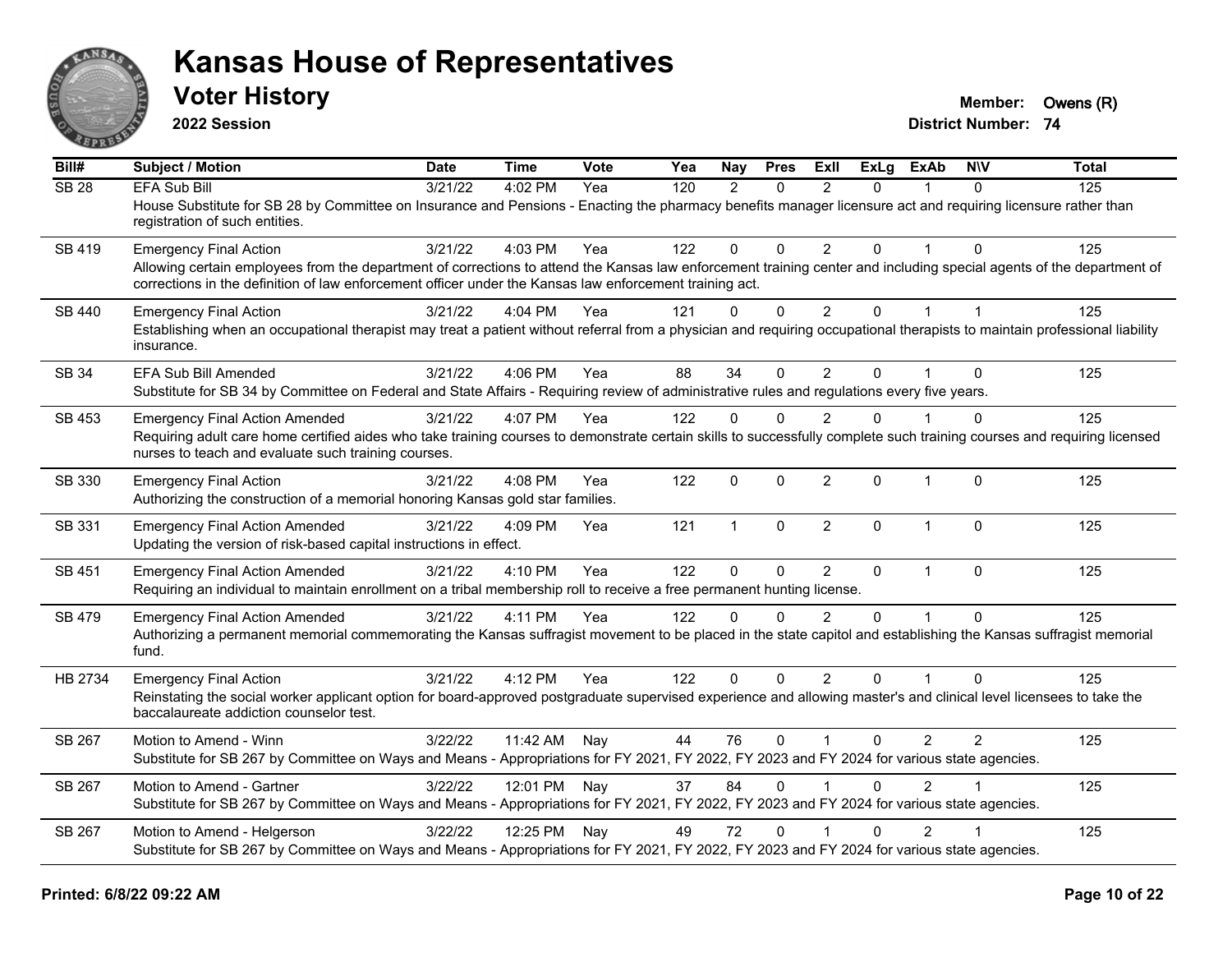

**2022 Session**

| Bill#   | <b>Subject / Motion</b>                                                                                                                                                                                                                                                                                                                                                                                                                                                                                                                                                                                                                                                                                                                                                                                                                                                                                                                             | <b>Date</b> | <b>Time</b> | Vote | Yea             | Nay | <b>Pres</b>  | Exll           | <b>ExLg</b>  | <b>ExAb</b>    | <b>NIV</b>     | <b>Total</b> |
|---------|-----------------------------------------------------------------------------------------------------------------------------------------------------------------------------------------------------------------------------------------------------------------------------------------------------------------------------------------------------------------------------------------------------------------------------------------------------------------------------------------------------------------------------------------------------------------------------------------------------------------------------------------------------------------------------------------------------------------------------------------------------------------------------------------------------------------------------------------------------------------------------------------------------------------------------------------------------|-------------|-------------|------|-----------------|-----|--------------|----------------|--------------|----------------|----------------|--------------|
| SB 267  | Motion to Amend - Helgerson<br>Substitute for SB 267 by Committee on Ways and Means - Appropriations for FY 2021, FY 2022, FY 2023 and FY 2024 for various state agencies.                                                                                                                                                                                                                                                                                                                                                                                                                                                                                                                                                                                                                                                                                                                                                                          | 3/22/22     | 1:06 PM     | Nay  | $\overline{36}$ | 81  | $\mathbf{0}$ | $\overline{1}$ | $\Omega$     | $\overline{2}$ | 5              | 125          |
| HB 2512 | Motion to Amend - Ousley<br>Substitute for Substitute for HB 2512 by Committee on K-12 Education Budget - Making appropriations for the Kansas state department of education for FY 2022, FY<br>2023 and FY 2024, establishing requirements relating to academic achievement and third-grade literacy, authorizing credits to be earned through alternative educational<br>opportunities, requiring KSHSAA members and employees to report child abuse and neglect, requiring boards of education of school districts to consider district needs<br>assessments and academic assessments when approving district budgets, authorizing part-time enrollment for certain students, establishing an alternative graduation<br>rate calculation for virtual schools, providing virtual school state aid for credit deficient students and amending the age of initial eligibility for the tax credit for low income<br>students scholarship program.    | 3/22/22     | 2:02 PM     | Nay  | 58              | 54  | $\mathbf 0$  | -1             | $\Omega$     | $\overline{2}$ | 10             | 125          |
| HB 2512 | Motion to Amend - Hoye<br>Substitute for Substitute for HB 2512 by Committee on K-12 Education Budget - Making appropriations for the Kansas state department of education for FY 2022, FY<br>2023 and FY 2024, establishing requirements relating to academic achievement and third-grade literacy, authorizing credits to be earned through alternative educational<br>opportunities, requiring KSHSAA members and employees to report child abuse and neglect, requiring boards of education of school districts to consider district needs<br>assessments and academic assessments when approving district budgets, authorizing part-time enrollment for certain students, establishing an alternative graduation<br>rate calculation for virtual schools, providing virtual school state aid for credit deficient students and amending the age of initial eligibility for the tax credit for low income<br>students scholarship program.      | 3/22/22     | 2:13 PM     | Nay  | 38              | 81  | $\Omega$     |                | 0            | $\overline{2}$ | 3              | 125          |
| HB 2512 | Motion to Amend - Hoye<br>Substitute for Substitute for HB 2512 by Committee on K-12 Education Budget - Making appropriations for the Kansas state department of education for FY 2022, FY<br>2023 and FY 2024, establishing requirements relating to academic achievement and third-grade literacy, authorizing credits to be earned through alternative educational<br>opportunities, requiring KSHSAA members and employees to report child abuse and neglect, requiring boards of education of school districts to consider district needs<br>assessments and academic assessments when approving district budgets, authorizing part-time enrollment for certain students, establishing an alternative graduation<br>rate calculation for virtual schools, providing virtual school state aid for credit deficient students and amending the age of initial eligibility for the tax credit for low income<br>students scholarship program.      | 3/22/22     | 2:18 PM     | Nay  | 44              | 73  | $\mathbf 0$  |                | $\mathbf{0}$ | $\overline{2}$ | 5              | 125          |
| HB 2512 | Motion to reconsider action<br>Substitute for Substitute for HB 2512 by Committee on K-12 Education Budget - Making appropriations for the Kansas state department of education for FY 2022, FY<br>2023 and FY 2024, establishing requirements relating to academic achievement and third-grade literacy, authorizing credits to be earned through alternative educational<br>opportunities, requiring KSHSAA members and employees to report child abuse and neglect, requiring boards of education of school districts to consider district needs<br>assessments and academic assessments when approving district budgets, authorizing part-time enrollment for certain students, establishing an alternative graduation<br>rate calculation for virtual schools, providing virtual school state aid for credit deficient students and amending the age of initial eligibility for the tax credit for low income<br>students scholarship program. | 3/22/22     | 2:24 PM     | Yea  | 75              | 45  | $\mathbf{0}$ |                | $\Omega$     | $\overline{2}$ | $\mathfrak{p}$ | 125          |
| HB 2512 | Motion to Amend - Ousley<br>Substitute for Substitute for HB 2512 by Committee on K-12 Education Budget - Making appropriations for the Kansas state department of education for FY 2022, FY<br>2023 and FY 2024, establishing requirements relating to academic achievement and third-grade literacy, authorizing credits to be earned through alternative educational<br>opportunities, requiring KSHSAA members and employees to report child abuse and neglect, requiring boards of education of school districts to consider district needs<br>assessments and academic assessments when approving district budgets, authorizing part-time enrollment for certain students, establishing an alternative graduation<br>rate calculation for virtual schools, providing virtual school state aid for credit deficient students and amending the age of initial eligibility for the tax credit for low income<br>students scholarship program.    | 3/22/22     | 2:30 PM     | Nay  | 50              | 70  | $\mathbf{0}$ | $\overline{1}$ | $\Omega$     | $\overline{2}$ | $\overline{2}$ | 125          |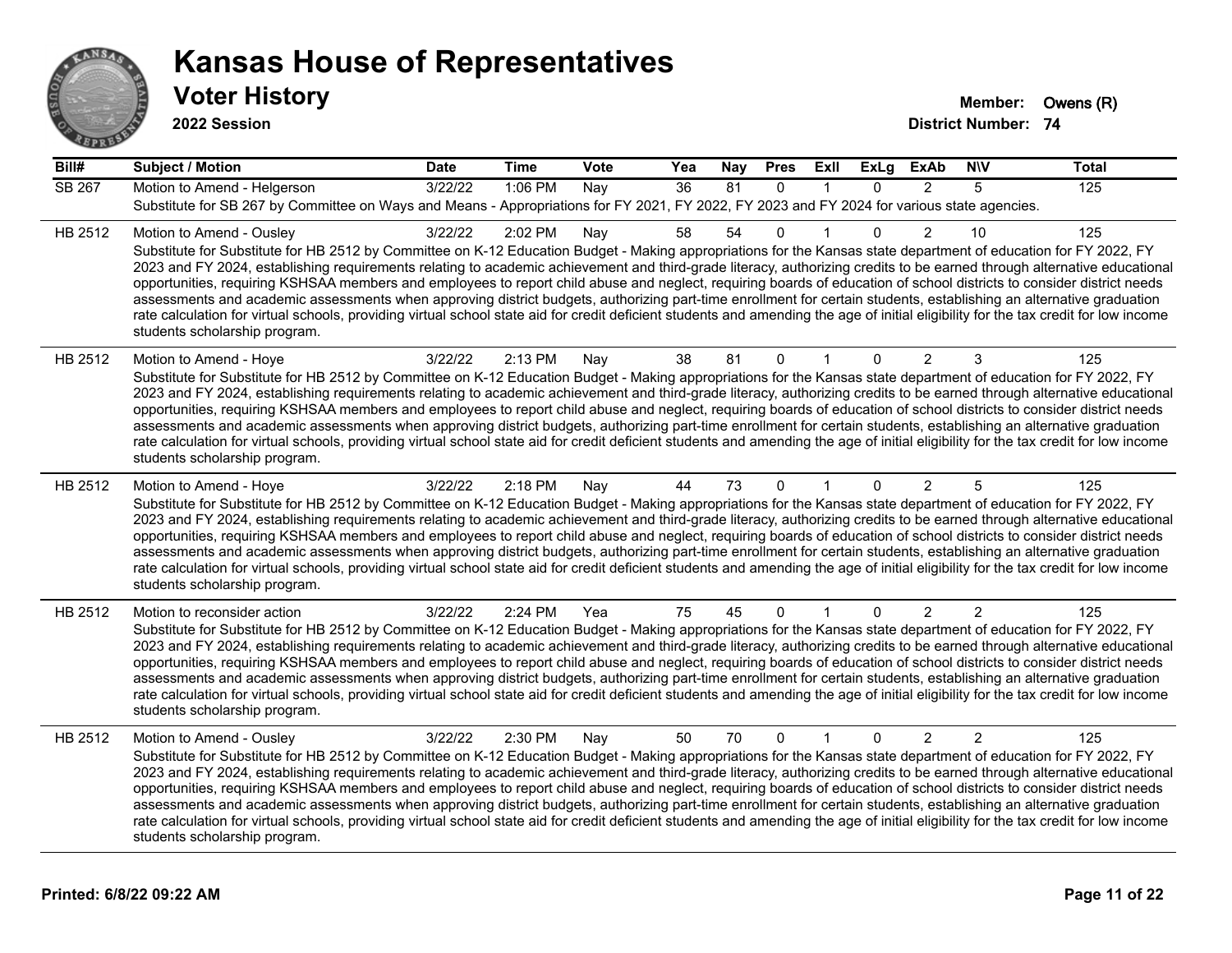

**2022 Session**

| Bill#          | <b>Subject / Motion</b>                                                                                                                                                                                                                                                                                                                          | <b>Date</b> | <b>Time</b>  | Vote | Yea | Nay      | <b>Pres</b>  | ExII           | <b>ExLg</b>  | <b>ExAb</b>  | <b>NIV</b>   | <b>Total</b> |
|----------------|--------------------------------------------------------------------------------------------------------------------------------------------------------------------------------------------------------------------------------------------------------------------------------------------------------------------------------------------------|-------------|--------------|------|-----|----------|--------------|----------------|--------------|--------------|--------------|--------------|
| <b>HB 2631</b> | Motion to Amend - Carmichael                                                                                                                                                                                                                                                                                                                     | 3/22/22     | 8:36 PM      | Nay  | 57  | 62       | $\Omega$     |                | $\Omega$     | 2            | 3            | 125          |
|                | Enacting the career technical education credential and transition incentive for employment success act to provide additional state aid for school districts based on<br>students obtaining a credential.                                                                                                                                         |             |              |      |     |          |              |                |              |              |              |              |
| HB 2512        | Final Action Sub Bill Amended                                                                                                                                                                                                                                                                                                                    | 3/23/22     | $10:24$ AM   | Yea  | 76  | 46       | $\Omega$     | 2              | $\Omega$     |              | 0            | 125          |
|                | Substitute for Substitute for HB 2512 by Committee on K-12 Education Budget - Making appropriations for the Kansas state department of education for FY 2022, FY                                                                                                                                                                                 |             |              |      |     |          |              |                |              |              |              |              |
|                | 2023 and FY 2024, establishing requirements relating to academic achievement and third-grade literacy, authorizing credits to be earned through alternative educational<br>opportunities, requiring KSHSAA members and employees to report child abuse and neglect, requiring boards of education of school districts to consider district needs |             |              |      |     |          |              |                |              |              |              |              |
|                | assessments and academic assessments when approving district budgets, authorizing part-time enrollment for certain students, establishing an alternative graduation                                                                                                                                                                              |             |              |      |     |          |              |                |              |              |              |              |
|                | rate calculation for virtual schools, providing virtual school state aid for credit deficient students and amending the age of initial eligibility for the tax credit for low income<br>students scholarship program.                                                                                                                            |             |              |      |     |          |              |                |              |              |              |              |
| HB 2609        | <b>Final Action</b>                                                                                                                                                                                                                                                                                                                              | 3/23/22     | 10:25 AM Yea |      | 95  | 27       | $\Omega$     | $\overline{2}$ | $\mathbf{0}$ | $\mathbf{1}$ | $\Omega$     | 125          |
|                | Allowing restricted driver's license holders to drive to and from worship services for any religious organizations at age 15.                                                                                                                                                                                                                    |             |              |      |     |          |              |                |              |              |              |              |
| HB 2615        | Final Action Sub Bill Amended                                                                                                                                                                                                                                                                                                                    | 3/23/22     | 10:27 AM     | Yea  | 63  | 59       | $\Omega$     | $\overline{2}$ | 0            | $\mathbf 1$  | $\mathbf{0}$ | 125          |
|                | Substitute for HB 2615 by Committee on K-12 Education Budget - Allowing K-12 students to transfer to and attend school in any school district in the state.                                                                                                                                                                                      |             |              |      |     |          |              |                |              |              |              |              |
| HB 2631        | <b>Final Action Amended</b>                                                                                                                                                                                                                                                                                                                      | 3/23/22     | 10:28 AM Yea |      | 122 | $\Omega$ | $\Omega$     | 2              | 0            |              | $\Omega$     | 125          |
|                | Enacting the career technical education credential and transition incentive for employment success act to provide additional state aid for school districts based on<br>students obtaining a credential.                                                                                                                                         |             |              |      |     |          |              |                |              |              |              |              |
| HB 2717        | <b>Final Action Amended</b>                                                                                                                                                                                                                                                                                                                      | 3/23/22     | 10:30 AM     | Yea  | 84  | 38       | $\mathbf{0}$ | $\overline{2}$ | $\Omega$     | 1            | $\mathbf{0}$ | 125          |
|                | Prohibiting any municipality from preventing the enforcement of federal immigration laws, requiring municipal law enforcement agencies to provide written notice to each<br>law enforcement officer of the officer's duty to cooperate with state and federal agencies in the enforcement of immigration laws and requiring any municipal        |             |              |      |     |          |              |                |              |              |              |              |
|                | identification card to state on its face that it is not valid for state identification.                                                                                                                                                                                                                                                          |             |              |      |     |          |              |                |              |              |              |              |
| <b>HB 2737</b> | <b>Final Action Sub Bill</b>                                                                                                                                                                                                                                                                                                                     | 3/23/22     | 10:32 AM     | Yea  | 112 | 10       | $\Omega$     | 2              | $\Omega$     | $\mathbf{1}$ | $\mathbf{0}$ | 125          |
|                | Substitute for HB 2737 by Committee on Redistricting - Proposing state representative redistricting plan free state 3f.                                                                                                                                                                                                                          |             |              |      |     |          |              |                |              |              |              |              |
| SB 161         | <b>Final Action Amended</b>                                                                                                                                                                                                                                                                                                                      | 3/23/22     | 10:34 AM     | Yea  | 75  | 47       | $\Omega$     | $\overline{2}$ | 0            |              | $\Omega$     | 125          |
|                | Providing for the use of personal package delivery devices on sidewalks and crosswalks, exempting such devices from motor vehicle regulation and limiting additional<br>municipal regulation.                                                                                                                                                    |             |              |      |     |          |              |                |              |              |              |              |
| SB 199         | <b>Final Action Amended</b>                                                                                                                                                                                                                                                                                                                      | 3/23/22     | 10:35 AM     | Yea  | 73  | 49       | $\Omega$     | $\overline{2}$ | $\Omega$     | $\mathbf 1$  | $\Omega$     | 125          |
|                | Providing for short-term, limited-duration health plans.                                                                                                                                                                                                                                                                                         |             |              |      |     |          |              |                |              |              |              |              |
| SB 267         | Final Action Sub Bill Amended                                                                                                                                                                                                                                                                                                                    | 3/23/22     | 10:38 AM     | Yea  | 73  | 49       | $\Omega$     | 2              | $\Omega$     | 1            | $\Omega$     | 125          |
|                | House Substitute for Substitute for SB 267 by Committee on Appropriations - Appropriations for FY 2022, FY 2023, FY 2024, and FY 2025 for various state agencies                                                                                                                                                                                 |             |              |      |     |          |              |                |              |              |              |              |
| SB 367         | <b>Final Action</b>                                                                                                                                                                                                                                                                                                                              | 3/23/22     | 10:39 AM     | Yea  | 122 | 0        | $\Omega$     | $\overline{2}$ | 0            |              | $\Omega$     | 125          |
|                | Requiring officers to file copies of receipts with the court when property is seized under a search warrant and providing requirements and procedures for destruction or<br>disposition of dangerous drugs and return or disposition of weapons.                                                                                                 |             |              |      |     |          |              |                |              |              |              |              |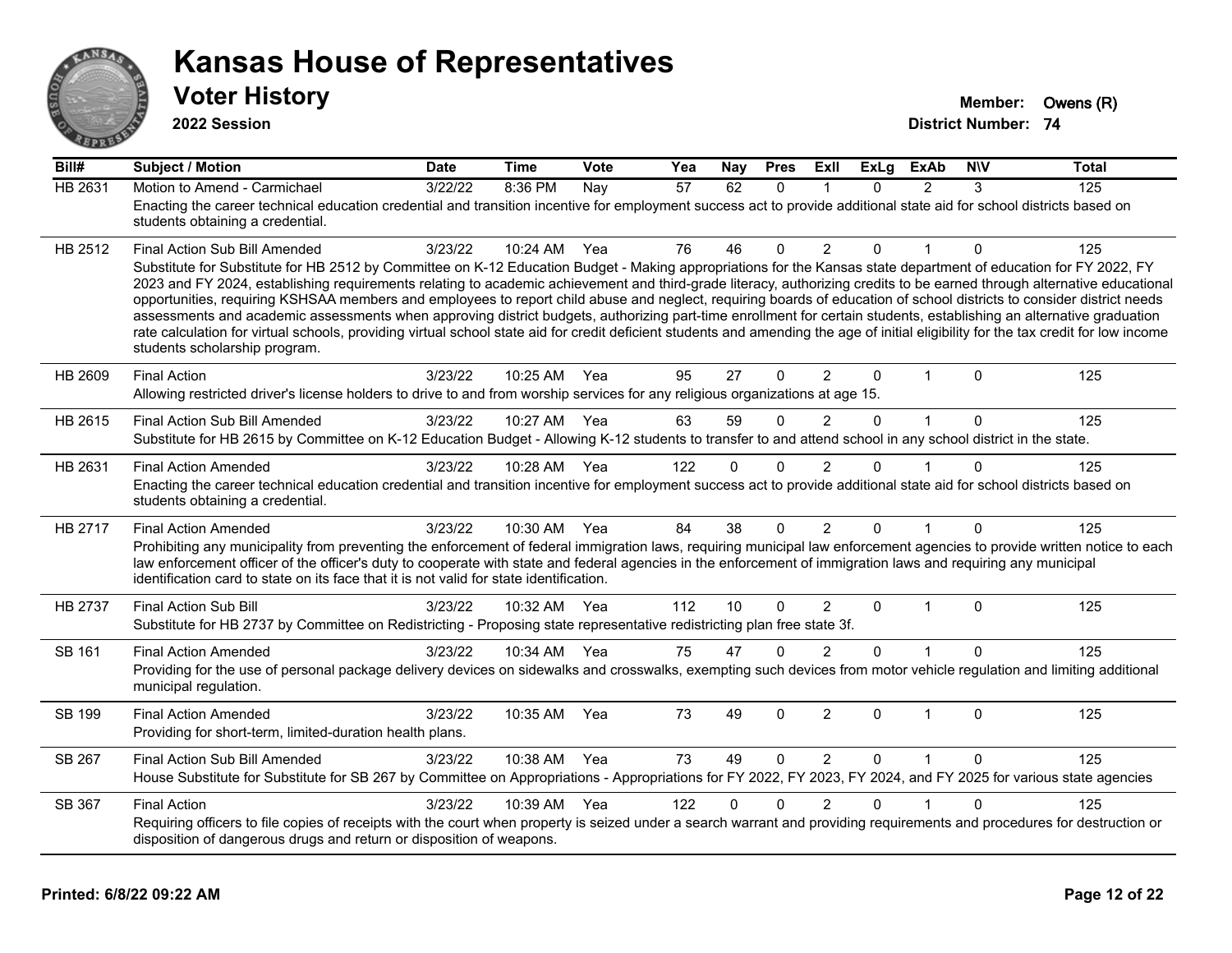

**2022 Session**

**District Number: 74 Voter History Member: Owens** (R)

| Bill#        | <b>Subject / Motion</b>                                                                                                                                                                                                                                                                                                                                                                                                                                                                                        | <b>Date</b> | <b>Time</b>  | Vote | Yea | Nay          | <b>Pres</b>  | <b>Exll</b>    | <b>ExLg</b>  | <b>ExAb</b>  | <b>NIV</b>  | <b>Total</b> |
|--------------|----------------------------------------------------------------------------------------------------------------------------------------------------------------------------------------------------------------------------------------------------------------------------------------------------------------------------------------------------------------------------------------------------------------------------------------------------------------------------------------------------------------|-------------|--------------|------|-----|--------------|--------------|----------------|--------------|--------------|-------------|--------------|
| SB 493       | <b>Final Action Amended</b><br>Prohibiting cities and counties from regulating plastic and other containers designed for the consumption, transportation or protection of merchandise, food or<br>beverages.                                                                                                                                                                                                                                                                                                   | 3/23/22     | 10:40 AM     | Yea  | 74  | 48           | $\Omega$     | $\mathcal{P}$  | $\Omega$     | 1            | $\Omega$    | 125          |
| HB 2231      | <b>Motion to Concur</b><br>Amending the definition of the crime of conducting a pyramid promotional scheme, providing for an exemption and defining key terms.                                                                                                                                                                                                                                                                                                                                                 | 3/23/22     | 10:43 AM     | Yea  | 118 | $\mathbf{3}$ | $\mathbf 1$  | $\overline{2}$ | 0            |              | 0           | 125          |
| SB 506       | <b>Emergency Final Action</b><br>Providing for the north central Kansas down syndrome society distinctive license plate.                                                                                                                                                                                                                                                                                                                                                                                       | 3/23/22     | 12:48 PM     | Yea  | 117 | 5            | $\Omega$     | $\overline{2}$ | 0            |              | 0           | 125          |
| SB 434       | <b>Emergency Final Action</b><br>Creating exemptions in the open records act for records that contain captured license plate data or that pertain to the location of an automated license plate recognition<br>system.                                                                                                                                                                                                                                                                                         | 3/23/22     | 12:49 PM     | Yea  | 122 | $\Omega$     | $\mathbf 0$  | $\overline{2}$ | $\mathbf 0$  |              | 0           | 125          |
| HB 2340      | <b>Emergency Final Action Amended</b><br>Increasing the minimum age to 21 to purchase or possess cigarettes and tobacco products.                                                                                                                                                                                                                                                                                                                                                                              | 3/23/22     | 12:50 PM     | Nay  | 79  | 43           | $\mathbf{0}$ | $\overline{2}$ | $\Omega$     | $\mathbf{1}$ | $\Omega$    | 125          |
| HB 2492      | <b>Emergency Final Action Amended</b><br>Submitting claims against the state by the joint committee on special claims against the state.                                                                                                                                                                                                                                                                                                                                                                       | 3/23/22     | 12:52 PM     | Yea  | 116 | 6            | $\mathbf 0$  | $\overline{2}$ | $\Omega$     | $\mathbf 1$  | $\Omega$    | 125          |
| <b>SB 12</b> | <b>Emergency Final Action Amended</b><br>Requiring the Kansas department for children and families to implement performance-based contracts.                                                                                                                                                                                                                                                                                                                                                                   | 3/23/22     | 12:53 PM     | Yea  | 117 | 5            | $\mathbf 0$  | $\overline{2}$ | $\mathbf 0$  | $\mathbf{1}$ | $\mathbf 0$ | 125          |
| HB 2502      | <b>Emergency Final Action Amended</b><br>Authorizing retail liquor stores to sell and deliver alcoholic liquor and cereal malt beverages to a caterer, public venue, club or drinking establishment located in any<br>county.                                                                                                                                                                                                                                                                                  | 3/23/22     | 12:54 PM     | Yea  | 112 | 10           | $\mathbf{0}$ | $\overline{2}$ | $\mathbf{0}$ | 1            | $\Omega$    | 125          |
| HB 2716      | <b>Emergency Final Action</b><br>Concerning the authorization of educational benefits for spouses and dependents of deceased, injured or disabled public safety officers and employees and certain<br>deceased, injured or disabled military personnel and prisoners of war; definitions; increasing the limitation on reimbursements to Kansas educational institutions.                                                                                                                                      | 3/23/22     | 12:55 PM     | Yea  | 122 | $\Omega$     | $\Omega$     | $\overline{2}$ | $\mathbf 0$  |              | $\Omega$    | 125          |
| HB 2495      | <b>Emergency Final Action Amended</b><br>Prohibiting the disclosure of personal information about a person's affiliation with an entity that is exempt from federal income taxation under section 501(c) of the<br>federal internal revenue code.                                                                                                                                                                                                                                                              | 3/23/22     | 12:56 PM Yea |      | 107 | 13           | 2            | $\overline{2}$ | $\Omega$     |              | $\Omega$    | 125          |
| SB 150       | <b>Emergency Final Action Amended</b><br>Defining and prohibiting certain deceptive lawsuit advertising practices and restricting the use or disclosure of protected health information to solicit individuals for legal<br>services.                                                                                                                                                                                                                                                                          | 3/23/22     | 12:59 PM     | Yea  | 75  | 47           | $\mathbf{0}$ | $\mathfrak{p}$ | $\Omega$     |              | $\Omega$    | 125          |
| SB 450       | <b>Emergency Final Action</b><br>Sub for SB 450 by Committee on Financial Institutions and Insurance: Eliminating the crediting to the Kansas public employees retirement fund of 80% of the proceeds<br>from the sale of surplus real estate, authorizing state educational institutions to sell and convey real property given to such state educational institutions as an<br>endowment, bequest or gift and authorizing the state board of regents to adopt policies relating to such sale and conveyance. | 3/23/22     | 1:00 PM      | Yea  | 117 | 5            | $\mathbf{0}$ | $\overline{2}$ | $\Omega$     |              | $\Omega$    | 125          |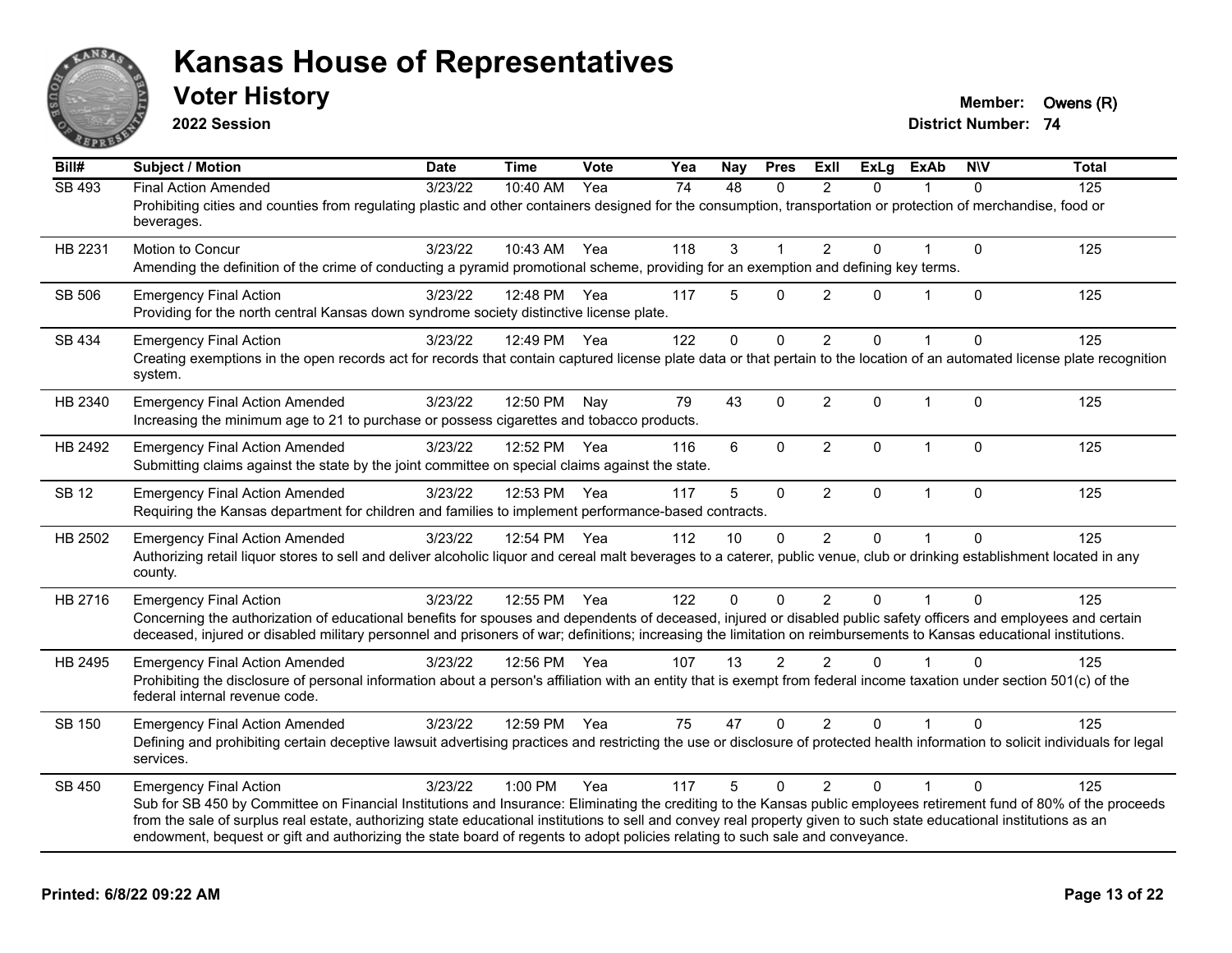

**2022 Session**

**Voter History Member: Owens** (R)

| $\overline{Bill#}$ | Subject / Motion                                                                                                                                                                                                                                                                                                                                        | <b>Date</b> | <b>Time</b> | Vote | Yea | <b>Nay</b>     | <b>Pres</b>  | ExII           | <b>ExLg</b> | <b>ExAb</b>    | <b>NIV</b>     | <b>Total</b> |
|--------------------|---------------------------------------------------------------------------------------------------------------------------------------------------------------------------------------------------------------------------------------------------------------------------------------------------------------------------------------------------------|-------------|-------------|------|-----|----------------|--------------|----------------|-------------|----------------|----------------|--------------|
| HB 2504            | <b>Emergency Final Action Sub Bill</b>                                                                                                                                                                                                                                                                                                                  | 3/23/22     | 1:01 PM     | Yea  | 122 | $\Omega$       | $\Omega$     | 2              | 0           |                | $\Omega$       | 125          |
|                    | Substitute for HB 2504 by Committee on Transportation - Allowing the printing of the international symbol of access for disabled veteran distinctive license plates and<br>certain parking privileges for disabled veterans who meet certain physical disability definitions.                                                                           |             |             |      |     |                |              |                |             |                |                |              |
| SB 405             | <b>Emergency Final Action Amended</b><br>Authorizing the state historical society to convey certain real property to the Shawnee Tribe.                                                                                                                                                                                                                 | 3/23/22     | 1:02 PM     | Yea  | 122 | $\Omega$       | $\Omega$     | $\overline{2}$ | 0           | $\mathbf 1$    | $\Omega$       | 125          |
| <b>HB 2697</b>     | <b>Emergency Final Action Amended</b><br>Making changes to the process for evaluating and treating people who are undergoing evaluation for competency to stand trial and allowing such evaluation and<br>treatment at various facilities.                                                                                                              | 3/23/22     | 1:02 PM     | Yea  | 122 | 0              | 0            | $\overline{2}$ | 0           |                | $\Omega$       | 125          |
| HB 2596            | <b>Emergency Final Action Amended</b><br>Authorizing the board of education of a school district to contract with transportation network companies to provide certain transportation services.                                                                                                                                                          | 3/23/22     | 1:03 PM     | Yea  | 122 | 0              | $\mathbf 0$  | $\overline{2}$ | 0           | $\mathbf 1$    | $\mathbf 0$    | 125          |
| SB 563             | <b>EFA Sub Bill Amended</b><br>Substitute for SB 563 by Committee on Redistricting - Proposing state senatorial redistricting plan liberty three.                                                                                                                                                                                                       | 3/23/22     | 1:36 PM     | Yea  | 112 | 9              | $\Omega$     | $\overline{2}$ | 0           | $\overline{2}$ | $\mathbf{0}$   | 125          |
| HB 2458            | Motion to Concur<br>Senate Substitute for HB 2458 by Committee on Transportation - Limiting the liability of optometrists and ophthalmologists who report information to the division of<br>vehicles relating to a person's vision.                                                                                                                     | 3/29/22     | 10:43 AM    | Yea  | 121 | 0              | $\mathbf{0}$ | 2              | $\Omega$    | $\overline{2}$ | $\mathbf{0}$   | 125          |
| HB 2228            | Motion to Concur<br>Requiring law enforcement agencies to adopt a policy regarding submission of sexual assault evidence kits and allowing evidence collection at child advocacy centers<br>or other facilities.                                                                                                                                        | 3/29/22     | 10:46 AM    | Yea  | 121 | 0              | $\Omega$     | $\overline{2}$ | 0           | 2              | $\Omega$       | 125          |
| HB 2075            | Mot to Concur in Conference<br>Allowing venue for an adoption when the state is the agency to be where the state agency or its subcontracting agency has an office.                                                                                                                                                                                     | 3/29/22     | 10:49 AM    | Yea  | 121 | 0              | $\Omega$     | 2              | 0           | $\overline{2}$ | $\mathbf{0}$   | 125          |
| HB 2537            | Mot to Concur in Conference<br>Requiring the insurance department to hold a hearing in cases involving an order under the Kansas administrative procedure act.                                                                                                                                                                                          | 3/29/22     | 10:51 AM    | Yea  | 121 | 0              | $\mathbf{0}$ | 2              | 0           | 2              | $\Omega$       | 125          |
| HB 2605            | Motion to Concur<br>Increasing the rural population requirement maximum for the veterinary training program for rural Kansas and creating a food animal percentage requirement that may<br>be fulfilled in lieu thereof.                                                                                                                                | 3/29/22     | 10:54 AM    | Yea  | 119 | $\overline{2}$ | $\Omega$     | $\mathfrak{p}$ | 0           | $\overline{2}$ | $\Omega$       | 125          |
| HB 2607            | Mot to Concur in Conference<br>Clarifying the time limitations for habeas corpus claims, requiring earlier notice of anticipated release from custody of a person who may be a sexually violent predator to<br>the attorney general and a multidisciplinary team and specifying where such person will be detained during civil commitment proceedings. | 3/30/22     | 11:33 AM    | Yea  | 123 | 0              | $\Omega$     |                | 0           | $\Omega$       |                | 125          |
| HB 2564            | Mot to Concur in Conference<br>Updating the version of risk-based capital instructions in effect.                                                                                                                                                                                                                                                       | 3/30/22     | 11:35 AM    | Yea  | 123 | 0              | $\Omega$     | $\overline{1}$ | 0           | $\Omega$       | $\overline{1}$ | 125          |
| HB 2386            | Motion to Concur<br>Establishing requirements for the payment and reimbursement of dental services by a dental benefit plan.                                                                                                                                                                                                                            | 3/30/22     | 11:38 AM    | Yea  | 120 | 3              | $\mathbf{0}$ | 1              | 0           | $\mathbf 0$    | $\mathbf{1}$   | 125          |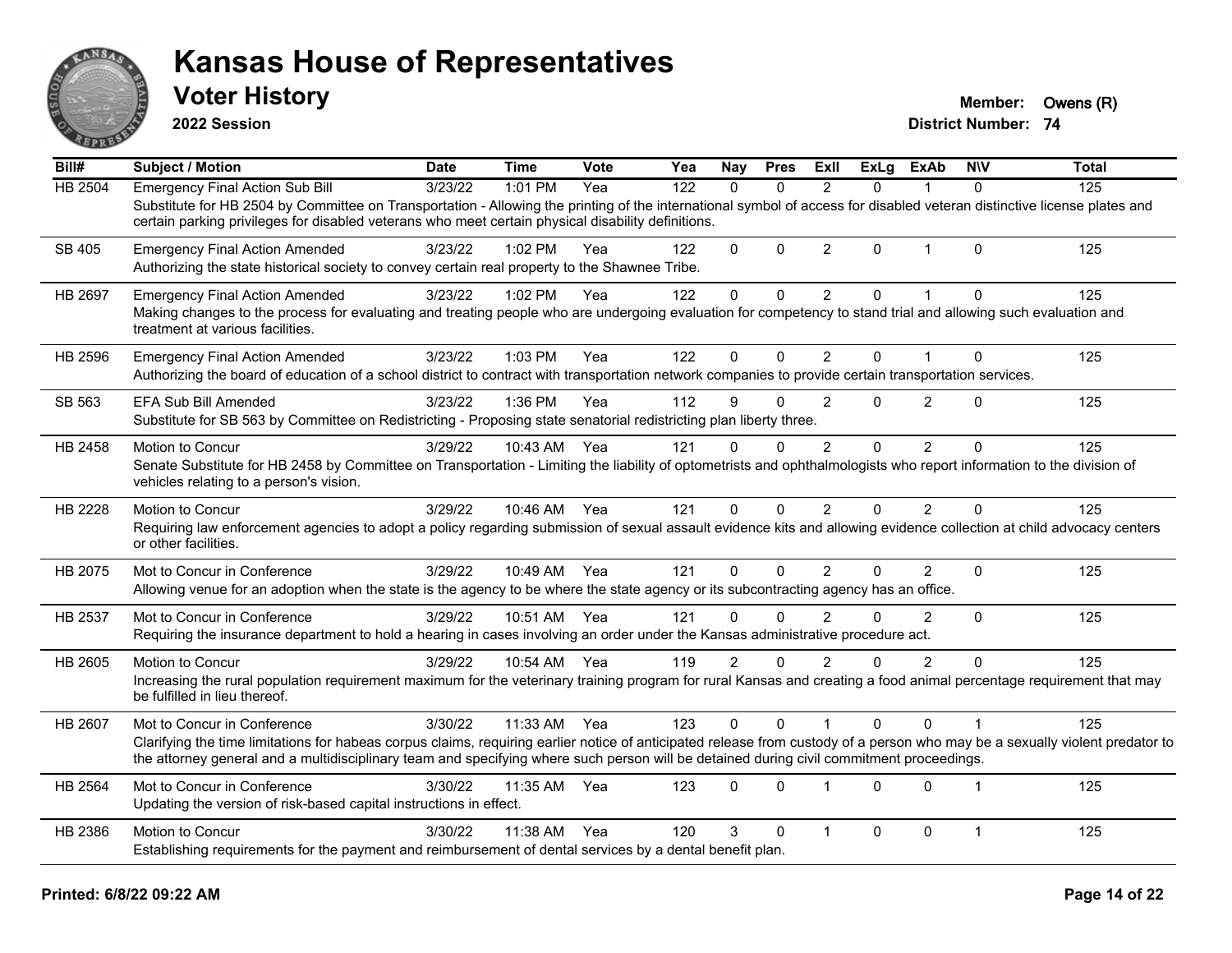

**2022 Session**

**Voter History Member: Owens** (R)

| Bill#   | <b>Subject / Motion</b>                                                                                                                                                                                                                                                                                                                                                                                                                                                                                                                                                                          | <b>Date</b> | <b>Time</b> | Vote | Yea | Nay      | <b>Pres</b>  | ExII          | <b>ExLg</b>    | <b>ExAb</b>    | <b>NIV</b>    | <b>Total</b> |
|---------|--------------------------------------------------------------------------------------------------------------------------------------------------------------------------------------------------------------------------------------------------------------------------------------------------------------------------------------------------------------------------------------------------------------------------------------------------------------------------------------------------------------------------------------------------------------------------------------------------|-------------|-------------|------|-----|----------|--------------|---------------|----------------|----------------|---------------|--------------|
| SB 62   | Motion to adopt CCR                                                                                                                                                                                                                                                                                                                                                                                                                                                                                                                                                                              | 3/30/22     | 11:40 AM    | Yea  | 121 | 3        | $\mathbf{0}$ |               | $\Omega$       | 0              | $\Omega$      | 125          |
|         | Amending the standards for school-administered vision screenings for students, establishing the Kansas children's vision health and school readiness commission and<br>relating to the powers and duties of the Kansas commission for the deaf and hard of hearing with regard to registration of interpreters, communication access services<br>guidelines and adoption of rules and regulations.                                                                                                                                                                                               |             |             |      |     |          |              |               |                |                |               |              |
| SB 84   | EFA Sub Bill Amended                                                                                                                                                                                                                                                                                                                                                                                                                                                                                                                                                                             | 3/30/22     | 12:45 PM    | Nay  | 88  | 36       | $\Omega$     |               | $\Omega$       | $\Omega$       | 0             | 125          |
|         | House Substitute for Substitute for SB 84 by Committee on Federal and State Affairs - Authorizing sports wagering under the Kansas expanded lottery act.                                                                                                                                                                                                                                                                                                                                                                                                                                         |             |             |      |     |          |              |               |                |                |               |              |
| SB 563  | Motion to adopt CCR<br>Substitute for SB 563 by Committee on Redistricting - Proposing state senatorial redistricting plan liberty three.                                                                                                                                                                                                                                                                                                                                                                                                                                                        | 3/30/22     | 5:56 PM     | Yea  | 83  | 40       | O            |               | U              |                | $\Omega$      | 125          |
| HB 2476 | Motion to adopt CCR                                                                                                                                                                                                                                                                                                                                                                                                                                                                                                                                                                              | 3/31/22     | 10:57 AM    | Yea  | 115 | 5        | $\mathbf 0$  | 2             | $\overline{2}$ |                | 0             | 125          |
|         | Providing for the silver star medal, bronze star medal, city of Hutchinson and daughters of the American revolution distinctive license plates and four distinctive license<br>plates for the Kansas department of wildlife and parks; authorizing the printing of the international symbol of access for disabled veteran distinctive license plates and<br>parking privileges for certain physically disabled veterans; allowing veteran distinctive license plate applicants to provide a DD214 form, DD form 2 (Retired) or a Kansas<br>veteran driver's license as proof of veteran status. |             |             |      |     |          |              |               |                |                |               |              |
| HB 2478 | Motion to adopt CCR                                                                                                                                                                                                                                                                                                                                                                                                                                                                                                                                                                              | 3/31/22     | 10:59 AM    | Yea  | 120 | $\Omega$ | $\Omega$     | 2             | $\mathcal{P}$  | $\overline{1}$ | $\Omega$      | 125          |
|         | Designating a portion of United States highway 166 as the SGT Evan S Parker memorial highway, a portion of U.S. highway 56 as the PFC Shane Austin memorial<br>highway, a portion of United States highway 69 as the Senator Tom R Van Sickle memorial highway, a certain bridge on K-126 as the Dennis Crain memorial bridge, a<br>portion of United States highway 69 as the AMM2c Walter Scott Brown memorial highway and bridges on K-66 highway as veterans memorial bridge.                                                                                                                |             |             |      |     |          |              |               |                |                |               |              |
| HB 2595 | Motion to adopt CCR                                                                                                                                                                                                                                                                                                                                                                                                                                                                                                                                                                              | 3/31/22     | 11:00 AM    | Yea  | 119 |          | 0            | $\mathcal{P}$ | $\overline{2}$ | $\overline{1}$ | $\Omega$      | 125          |
|         | Making certain antique vehicle titling procedures applicable to vehicles having a model year 60 years old or older.                                                                                                                                                                                                                                                                                                                                                                                                                                                                              |             |             |      |     |          |              |               |                |                |               |              |
| HB 2448 | Motion to adopt CCR                                                                                                                                                                                                                                                                                                                                                                                                                                                                                                                                                                              | 3/31/22     | 2:55 PM     | Yea  | 70  | 46       | $\Omega$     | 5             | $\Omega$       | $\overline{2}$ | $\mathcal{P}$ | 125          |
|         | Senate Substitute for HB 2448 by Committee on Public Health and Welfare - Requiring able-bodied adults without dependents to complete an employment and training<br>program in order to receive food assistance.                                                                                                                                                                                                                                                                                                                                                                                 |             |             |      |     |          |              |               |                |                |               |              |
| SB 446  | Motion to adopt CCR                                                                                                                                                                                                                                                                                                                                                                                                                                                                                                                                                                              | 3/31/22     | 3:01 PM     | Yea  | 87  | 30       | $\Omega$     | 5             | $\mathbf{0}$   | $\overline{2}$ |               | 125          |
|         | Allowing restricted driver's license holders beginning at age 15 to drive to and from religious activities held by any religious organization and providing for the electronic<br>renewal of nondriver's identification card.                                                                                                                                                                                                                                                                                                                                                                    |             |             |      |     |          |              |               |                |                |               |              |
| SB 215  | Motion to adopt CCR                                                                                                                                                                                                                                                                                                                                                                                                                                                                                                                                                                              | 3/31/22     | 3:04 PM     | Yea  | 117 | $\Omega$ | $\Omega$     | 5             | $\Omega$       | $\mathcal{P}$  | 1             | 125          |
|         | Transferring the authority for postsecondary driver's education programs and driver training schools to the department of revenue and authorizing the board of education<br>of a school district to contract with transportation network companies to provide certain transportation services.                                                                                                                                                                                                                                                                                                   |             |             |      |     |          |              |               |                |                |               |              |
| HB 2005 | Motion to adopt CCR                                                                                                                                                                                                                                                                                                                                                                                                                                                                                                                                                                              | 3/31/22     | 3:11 PM     | Nay  | 73  | 45       | $\Omega$     | 5             | $\Omega$       | $\overline{2}$ | $\Omega$      | 125          |
|         | Excluding hot water supply boilers that have a nominal water capacity not exceeding 120 gallons from the provisions of the boiler safety act; creating the elevator safety<br>act to require safety standards, permit requirements, and insurance coverage for elevator contractors; requiring inspections of elevators and licensure for persons<br>installing, repairing and inspecting elevators; creating an elevator safety advisory board; establishing duties for the state fire marshal.                                                                                                 |             |             |      |     |          |              |               |                |                |               |              |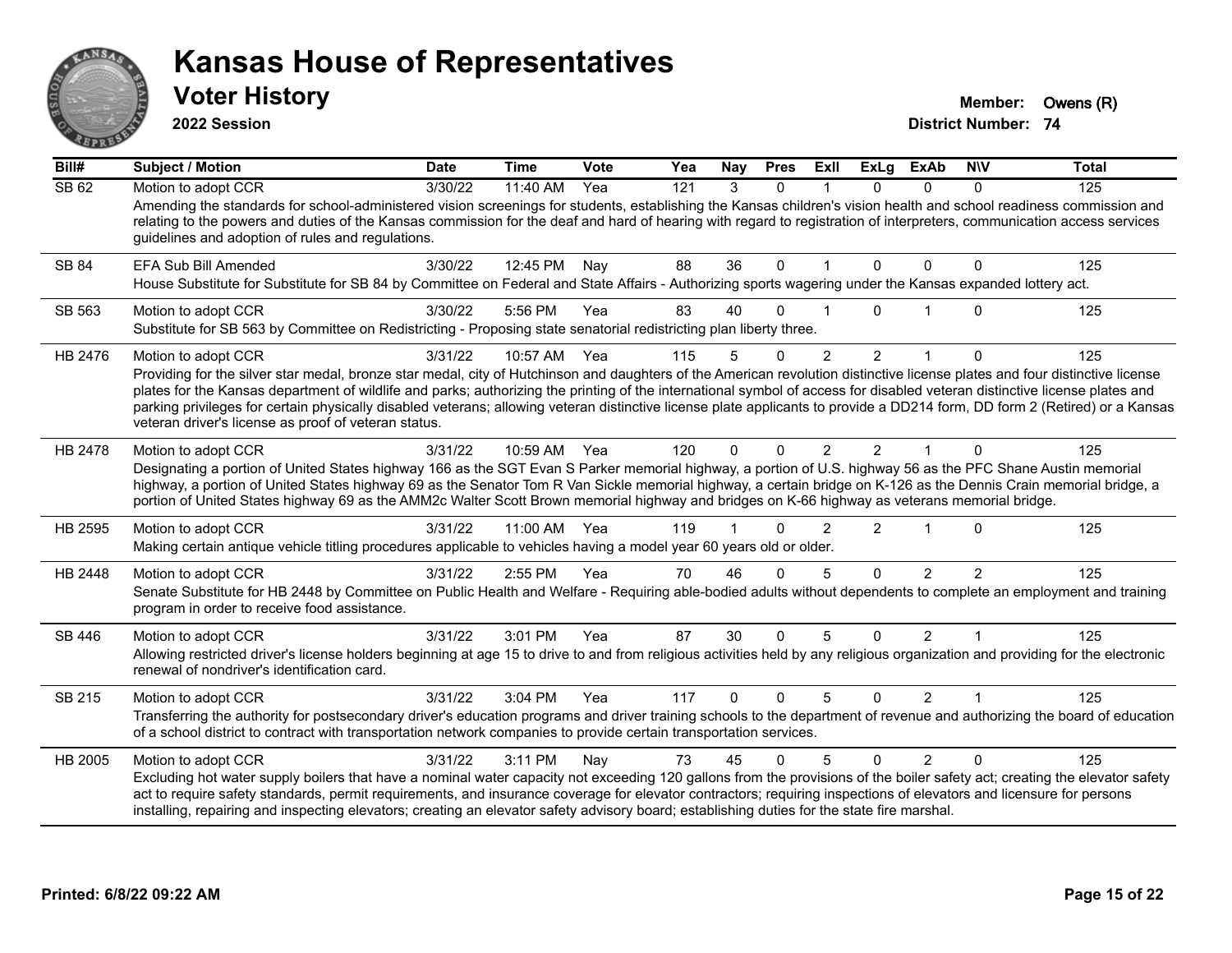

#### **2022 Session**

| Bill#           | <b>Subject / Motion</b>                                                                                                                                                                                                                                                                                                                                                                                                                                                                                                                                                                                                                                                                                                                                                                                                                                                                                                                                                                                                                                                                                                   | <b>Date</b> | <b>Time</b> | Vote | Yea | Nay            | <b>Pres</b> | ExII           | <b>ExLg</b> | <b>ExAb</b>    | <b>NIV</b>  | <b>Total</b> |
|-----------------|---------------------------------------------------------------------------------------------------------------------------------------------------------------------------------------------------------------------------------------------------------------------------------------------------------------------------------------------------------------------------------------------------------------------------------------------------------------------------------------------------------------------------------------------------------------------------------------------------------------------------------------------------------------------------------------------------------------------------------------------------------------------------------------------------------------------------------------------------------------------------------------------------------------------------------------------------------------------------------------------------------------------------------------------------------------------------------------------------------------------------|-------------|-------------|------|-----|----------------|-------------|----------------|-------------|----------------|-------------|--------------|
| SB <sub>2</sub> | Motion to adopt CCR                                                                                                                                                                                                                                                                                                                                                                                                                                                                                                                                                                                                                                                                                                                                                                                                                                                                                                                                                                                                                                                                                                       | 3/31/22     | 4:51 PM     | Nay  | 86  | 31             | $\Omega$    | 5              | 0           | 3              | $\Omega$    | 125          |
|                 | Allowing consumption of beer, wine or other alcoholic liquor on the Kansas state fairgrounds; increasing the number of temporary permits an applicant may receive from<br>four to 12 permits per year; limiting what cities, counties or townships may charge for a temporary permit to not more than \$25 per day; crediting a portion of moneys<br>collected from the liquor drink tax and the liquor enforcement tax to the state fair capital improvements fund; requiring that licensed farm wineries be issued a cereal<br>malt beverage retailer license if the statutory requirements for such retailer license are satisfied; authorizing retail liquor stores to sell and deliver alcoholic liquor and<br>cereal malt beverages to a caterer, public venue, club or drinking establishment located in any adjacent county any county with a comer located within two miles<br>measured along the adjacent county boundary; Increasing the percentage of alcohol by volume allowed to not more than 16% for domestic table wine and the domestic<br>fortified wine threshold to more than 16% alcohol by volume. |             |             |      |     |                |             |                |             |                |             |              |
| HB 2087         | Motion to adopt CCR<br>Limiting the review of certain rules and regulations by the director of the budget and requiring review of rules and regulations every five years.                                                                                                                                                                                                                                                                                                                                                                                                                                                                                                                                                                                                                                                                                                                                                                                                                                                                                                                                                 | 3/31/22     | 4:54 PM     | Yea  | 105 | 12             | $\Omega$    | 5              | $\Omega$    | 3              | $\mathbf 0$ | 125          |
| HB 2559         | Motion to adopt CCR                                                                                                                                                                                                                                                                                                                                                                                                                                                                                                                                                                                                                                                                                                                                                                                                                                                                                                                                                                                                                                                                                                       | 3/31/22     | 4:58 PM     | Yea  | 102 | 15             | $\Omega$    | 5              | 0           | 3              | $\Omega$    | 125          |
| HB 2489         | Mot to Concur in Conference                                                                                                                                                                                                                                                                                                                                                                                                                                                                                                                                                                                                                                                                                                                                                                                                                                                                                                                                                                                                                                                                                               | 3/31/22     | 5:01 PM     | Yea  | 117 | $\Omega$       | $\Omega$    | $\overline{5}$ | $\Omega$    | 3              | $\Omega$    | 125          |
|                 | Amending provisions of the technology-enabled fiduciary financial institutions act relating to out-of-state financial institutions, banks and trust companies conducting<br>fidfin transactions, fees and assessments, examinations, disclosures to consumers and requiring such institutions to be mandatory reporters for purposes of elder<br>abuse.                                                                                                                                                                                                                                                                                                                                                                                                                                                                                                                                                                                                                                                                                                                                                                   |             |             |      |     |                |             |                |             |                |             |              |
| SB 91           | Motion to adopt CCR<br>House Substitute for SB 91 by Committee on Commerce, Labor and Economic Development - Providing liability protection for businesses, municipalities and<br>educational institutions that participate in high school work-based learning programs and providing that schools are responsible for injuries to students participating in<br>such programs                                                                                                                                                                                                                                                                                                                                                                                                                                                                                                                                                                                                                                                                                                                                             | 3/31/22     | 9:05 PM     | Yea  | 116 | 0              | $\Omega$    | 5              | U           |                | $\Omega$    | 125          |
| SB 421          | Motion to adopt CCR<br>Transferring \$1,000,000,000 from the state general fund to the Kansas public employees retirement fund during fiscal year 2022 and eliminating certain level-dollar<br>KPERS employer contribution payments.                                                                                                                                                                                                                                                                                                                                                                                                                                                                                                                                                                                                                                                                                                                                                                                                                                                                                      | 3/31/22     | 9:10 PM     | Yea  | 106 | 10             | $\Omega$    | 5              | 0           | 4              | $\Omega$    | 125          |
| <b>SB 408</b>   | Motion to adopt CCR<br>Increasing the criminal penalties for multiple thefts of mail; specifying that the crime of burglary includes, without authority, entering into or remaining within any locked<br>or secured portion of any dwelling, building or other structure, with intent to commit another crime therein; providing guidance to determine how offenders under the<br>supervision of two or more supervision agencies can have supervision consolidated into one agency; requiring an offender who raises error in such offender's criminal<br>history calculation for the first time on appeal to show prejudicial error and authorizing the court to correct an illegal sentence while a direct appeal is pending; and<br>transferring the responsibility to certify drug abuse treatment providers that participate in the certified drug abuse treatment program from the department of corrections<br>to the Kansas sentencing commission.                                                                                                                                                               | 3/31/22     | 9:15 PM     | Yea  | 114 | $\overline{2}$ | $\Omega$    | $\overline{5}$ | $\Omega$    | $\overline{4}$ | $\Omega$    | 125          |
| SB 366          | Motion to adopt CCR<br>Specifying that the crime of burglary includes, without authority, entering into or remaining within any locked or secured portion of any dwelling, building or other<br>structure, with intent to commit another crime therein.                                                                                                                                                                                                                                                                                                                                                                                                                                                                                                                                                                                                                                                                                                                                                                                                                                                                   | 3/31/22     | 9:20 PM     | Yea  | 116 | $\Omega$       | $\Omega$    | 5              | 0           |                | $\Omega$    | 125          |
| HB 2456         | Motion to adopt CCR<br>Establishing the Kansas kids lifetime combination hunting and fishing license.                                                                                                                                                                                                                                                                                                                                                                                                                                                                                                                                                                                                                                                                                                                                                                                                                                                                                                                                                                                                                     | 3/31/22     | 11:22 PM    | Yea  | 93  | 20             | $\Omega$    | 5              | 0           | $\overline{7}$ | $\Omega$    | 125          |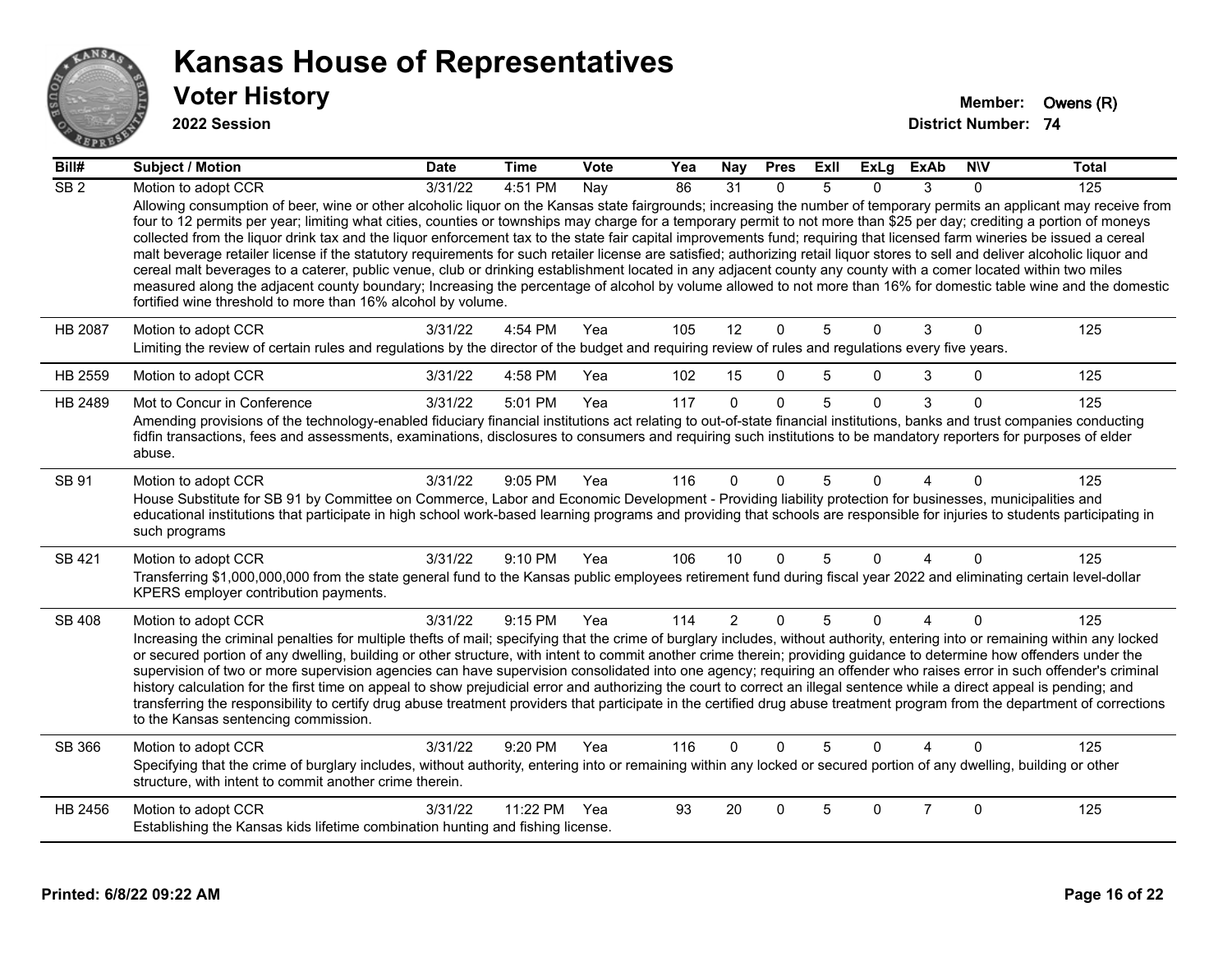

**2022 Session**

**Voter History Member: Owens** (R)

| Bill#          | <b>Subject / Motion</b>                                                                                                                                                                                                                                                                                                                                                                                                                                                                                                                                                                                                 | <b>Date</b> | <b>Time</b> | Vote | Yea | Nay            | <b>Pres</b>  | ExII | <b>ExLg</b> | ExAb           | <b>NIV</b> | <b>Total</b> |
|----------------|-------------------------------------------------------------------------------------------------------------------------------------------------------------------------------------------------------------------------------------------------------------------------------------------------------------------------------------------------------------------------------------------------------------------------------------------------------------------------------------------------------------------------------------------------------------------------------------------------------------------------|-------------|-------------|------|-----|----------------|--------------|------|-------------|----------------|------------|--------------|
| <b>HB 2703</b> | Motion to adopt CCR                                                                                                                                                                                                                                                                                                                                                                                                                                                                                                                                                                                                     | 3/31/22     | 11:25 PM    | Yea  | 110 | 3              | $\Omega$     | 5.   | 0           | 7              | $\Omega$   | 125          |
|                | Changing law relating to employment including employment security law provisions regarding the employment security fund status and employer contribution rates and<br>the definition of employment to conform with federal law, making revisions to the department of labor's my reemployment plan program and enacting the Kansas<br>targeted employment act to facilitate employment of persons with developmental disabilities through a tax credit incentive for employers.                                                                                                                                         |             |             |      |     |                |              |      |             |                |            |              |
| 0              | Motion to Adjourn - Helgerson                                                                                                                                                                                                                                                                                                                                                                                                                                                                                                                                                                                           | 3/31/22     | 11:32 PM    | Nay  | 29  | 77             | $\mathbf{0}$ | 5    | 0           |                |            | 125          |
| <b>SB 200</b>  | Motion to adopt CCR                                                                                                                                                                                                                                                                                                                                                                                                                                                                                                                                                                                                     | 4/1/22      | 11:16 AM    | Yea  | 112 | $\overline{2}$ | $\mathbf{0}$ |      | $\Omega$    | 2              | 2          | 125          |
|                | Expanding the pharmacist scope of practice to include initiation of therapy for certain conditions, updating provisions of the prescription monitoring program act relating<br>to program data, storage and access and increasing the membership of the advisory committee.                                                                                                                                                                                                                                                                                                                                             |             |             |      |     |                |              |      |             |                |            |              |
| SB 343         | Motion to adopt CCR                                                                                                                                                                                                                                                                                                                                                                                                                                                                                                                                                                                                     | 4/1/22      | $11:19$ AM  | Yea  | 115 | $\Omega$       | 0            | 7    | $\Omega$    | 2              |            | 125          |
|                | Providing considerations for in family law, adoption, foster care, guardianship and child in need of care proceedings for parents or prospective parents who are blind and<br>updating the term "hearing impaired" to "hard of hearing" in statutes related to persons with hearing loss.                                                                                                                                                                                                                                                                                                                               |             |             |      |     |                |              |      |             |                |            |              |
| SB 453         | Motion to adopt CCR                                                                                                                                                                                                                                                                                                                                                                                                                                                                                                                                                                                                     | 4/1/22      | $11:22$ AM  | Yea  | 116 | O              | ∩            |      | 0           | 2              | $\Omega$   | 125          |
|                | Requiring unlicensed employees in adult care homes to complete certain training requirements, reinstating the social worker applicant option for board-approved<br>postgraduate supervised experience, allowing master's and clinical level licensees to take the baccalaureate addiction counselor test and requiring the behavioral<br>sciences regulatory board to accept a master of social work degree from Fort Hays state university as from an accredited college or university.                                                                                                                                |             |             |      |     |                |              |      |             |                |            |              |
| SB 286         | Motion to Adopt CCR                                                                                                                                                                                                                                                                                                                                                                                                                                                                                                                                                                                                     | 4/1/22      | 12:44 PM    | Yea  | 64  | 51             |              |      | 0           | $\mathcal{P}$  | $\Omega$   | 125          |
|                | House Substitute for Substitute for SB 286 by Committee on Judiciary - Continuing the governmental response to the COVID-19 pandemic in Kansas by extending the<br>expanded use of telemedicine, the suspension of certain requirements related to medical care facilities and immunity from civil liability for certain healthcare providers,<br>certain persons conducting business in this state and covered facilities for COVID-19 claims until January 20, 2023, creating the crime of interference with the conduct<br>of a hospital and increasing the criminal penalties for battery of a healthcare provider. |             |             |      |     |                |              |      |             |                |            |              |
| SB 267         | Motion to adopt CCR                                                                                                                                                                                                                                                                                                                                                                                                                                                                                                                                                                                                     | 4/1/22      | $4:05$ PM   | Yea  | 104 | 12             | $\Omega$     |      | 0           | $\overline{2}$ | $\Omega$   | 125          |
|                | House Substitute for Substitute for SB 267 by Committee on Appropriations - Appropriations for FY 2022, FY 2023, FY 2024, FY 2025, FY26 and FY27 for various state<br>agencies.                                                                                                                                                                                                                                                                                                                                                                                                                                         |             |             |      |     |                |              |      |             |                |            |              |
| HB 2279        | Mot to Concur in Conference                                                                                                                                                                                                                                                                                                                                                                                                                                                                                                                                                                                             | 4/1/22      | 5:21 PM     | Yea  | 80  | 34             | ∩            |      | 0           |                |            | 125          |
|                | Senate substitute for HB 2279 by committee on public health and welfare - Amending the advanced practice registered nurse authorized scope of practice to permit the<br>prescribing of drugs without a supervising physician.                                                                                                                                                                                                                                                                                                                                                                                           |             |             |      |     |                |              |      |             |                |            |              |
| HB 2109        | Motion to adopt CCR                                                                                                                                                                                                                                                                                                                                                                                                                                                                                                                                                                                                     | 4/1/22      | 6:18 PM     | Yea  | 92  | 20             |              |      | ŋ           | 5              |            | 125          |
|                | Prohibiting the disclosure of personal information about a person's affiliation with an entity that is exempt from federal income taxation under section 501(c) of the<br>federal internal revenue code and continuing in existence certain exceptions to the disclosure of public records under the open records act.                                                                                                                                                                                                                                                                                                  |             |             |      |     |                |              |      |             |                |            |              |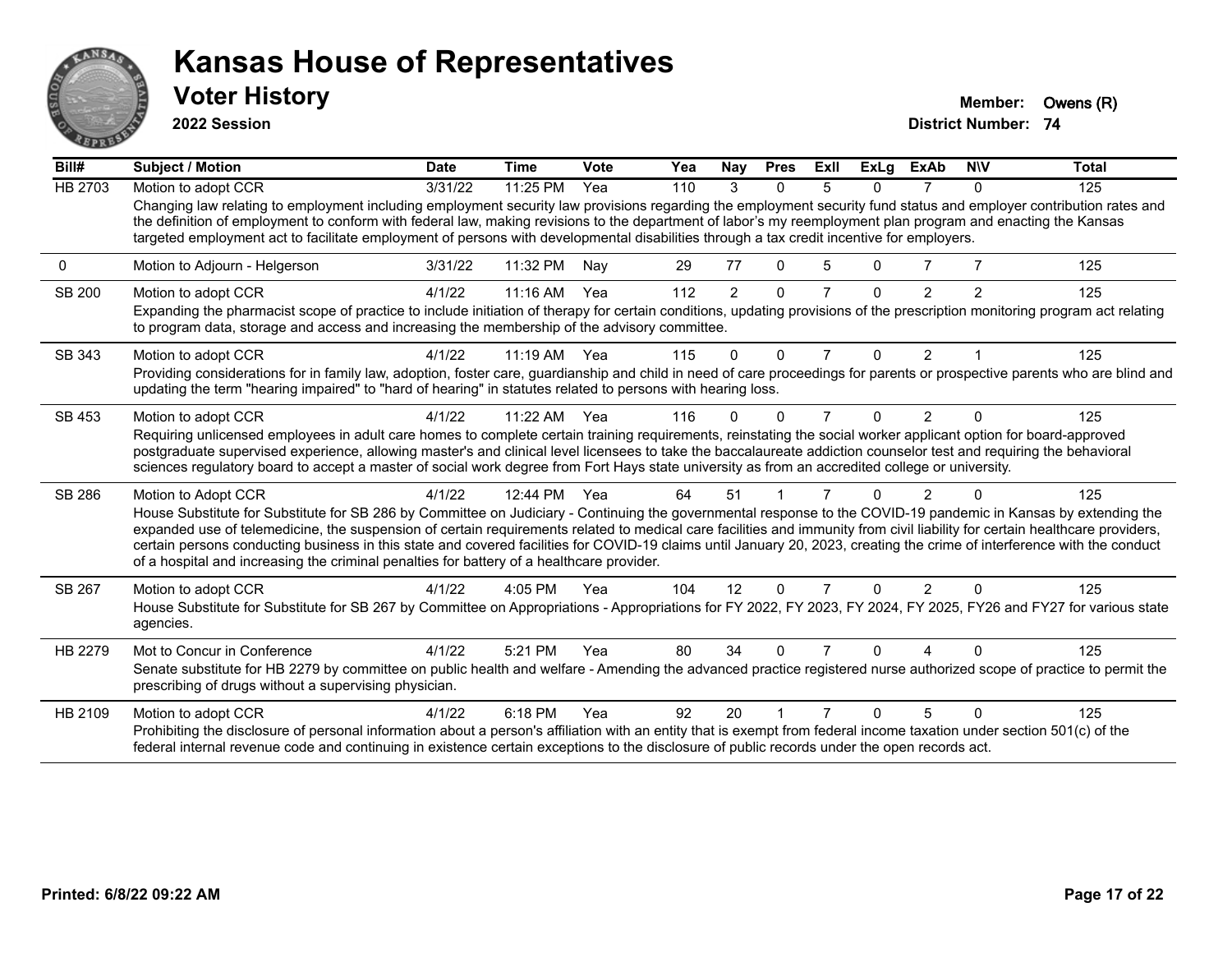

**2022 Session**

| Bill#          | <b>Subject / Motion</b>                                                                                                                                                                                                                                                                                                                                                                                                                                                                                                                                                                                                                                                                                                                                                                                                                                                                                                                                                                                                                                                                                                                                                        | <b>Date</b> | <b>Time</b> | <b>Vote</b> | Yea | <b>Nay</b> | <b>Pres</b> | ExII | <b>ExLg</b> | <b>ExAb</b> | <b>NIV</b>   | <b>Total</b> |
|----------------|--------------------------------------------------------------------------------------------------------------------------------------------------------------------------------------------------------------------------------------------------------------------------------------------------------------------------------------------------------------------------------------------------------------------------------------------------------------------------------------------------------------------------------------------------------------------------------------------------------------------------------------------------------------------------------------------------------------------------------------------------------------------------------------------------------------------------------------------------------------------------------------------------------------------------------------------------------------------------------------------------------------------------------------------------------------------------------------------------------------------------------------------------------------------------------|-------------|-------------|-------------|-----|------------|-------------|------|-------------|-------------|--------------|--------------|
| HB 2299        | Motion to adopt CCR                                                                                                                                                                                                                                                                                                                                                                                                                                                                                                                                                                                                                                                                                                                                                                                                                                                                                                                                                                                                                                                                                                                                                            | 4/1/22      | 6:23 PM     | Yea         | 110 | 3          | $\Omega$    |      | U.          | 5           | $\mathbf{0}$ | 125          |
|                | Requiring retention of fingerprints by the Kansas bureau of investigation for participation in the federal rap back program; imposing restrictions on surveillance by certain<br>employees of the Kansas department of wildlife and parks on private property; expanding the jurisdiction and powers of law enforcement officers to include situations<br>when an activity is observed leading the officer to reasonably suspect a person is committing, has committed or is about to commit a crime and reasonably believe that<br>a person is in imminent danger of death or bodily injury without immediate action; allowing a search warrant to be executed within 240 hours from the time of issuance;<br>and directing the Kansas department for children and families to share certain information with investigating law enforcement agencies.                                                                                                                                                                                                                                                                                                                         |             |             |             |     |            |             |      |             |             |              |              |
| HB 2508        | Motion to adopt CCR                                                                                                                                                                                                                                                                                                                                                                                                                                                                                                                                                                                                                                                                                                                                                                                                                                                                                                                                                                                                                                                                                                                                                            | 4/1/22      | 6:28 PM     | Yea         | 113 |            |             |      |             |             |              | 125          |
|                | Modifying the definition of possession in the Kansas criminal code, modifying the elements of and making changes to the criminal penalties of abuse of a child, requiring<br>a forfeiture of an appearance bond to be set aside in certain circumstances, permitting testimony to be presented using a two-way electronic audio-video communication<br>device during a preliminary hearing, making changes to the process for evaluating and treating people who are undergoing evaluation for competency to stand trial and<br>allowing mobile competency evaluations.                                                                                                                                                                                                                                                                                                                                                                                                                                                                                                                                                                                                        |             |             |             |     |            |             |      |             |             |              |              |
| <b>HB 2377</b> | Motion to adopt CCR                                                                                                                                                                                                                                                                                                                                                                                                                                                                                                                                                                                                                                                                                                                                                                                                                                                                                                                                                                                                                                                                                                                                                            | 4/1/22      | 6:34 PM     | Yea         | 101 | 12         | $\Omega$    |      | U           | 5           | $\Omega$     | 125          |
|                | Revising laws relating to operating an aircraft under the influence, including prescribing criminal and administrative penalties and providing for testing of blood, breath,<br>urine or other bodily substances, and preliminary screening tests of breath or oral fluid; authorizing reinstatement of a driver's license for certain persons with an ignition<br>interlock device restriction; requiring persons with an ignition interlock device restriction to complete the ignition interlock device program before driving privileges are<br>fully reinstated; providing for reduced ignition interlock device program costs for certain persons; providing that the highway patrol has oversight of state certification of<br>ignition interlock manufacturers and their service providers; modifying the criminal penalties for driving a commercial motor vehicle under the influence and driving under<br>the influence; increasing the period of disqualification for certain offenses committed by a person with commercial driving privileges; and prohibiting prosecuting<br>attorneys from concealing certain traffic violations from the CDLIS driver report. |             |             |             |     |            |             |      |             |             |              |              |
| HB 2361        | Motion to adopt CCR                                                                                                                                                                                                                                                                                                                                                                                                                                                                                                                                                                                                                                                                                                                                                                                                                                                                                                                                                                                                                                                                                                                                                            | 4/1/22      | 6:39 PM     | Yea         | 113 | $\Omega$   | 0           |      | 0           | 5           | $\Omega$     | 125          |
|                | Senate Substitute for HB 2361 by Committee on Judiciary - Removing the requirement that all district court judges in Douglas county serve on the board of trustees of<br>the law library, authorizing the supreme court to adopt rules establishing specialty court programs, creating the specialty court funding advisory committee and the<br>specialty court resources fund, authorizing courts to order defendants to participate in specialty court programs and allowing expungement of certain convictions when<br>defendants complete the requirements of such programs.                                                                                                                                                                                                                                                                                                                                                                                                                                                                                                                                                                                              |             |             |             |     |            |             |      |             |             |              |              |
| <b>SB 58</b>   | Motion to adopt CCR                                                                                                                                                                                                                                                                                                                                                                                                                                                                                                                                                                                                                                                                                                                                                                                                                                                                                                                                                                                                                                                                                                                                                            | 4/1/22      | 6:57 PM     | Yea         | 67  | 46         | $\Omega$    |      |             | 5           | $\Omega$     | 125          |
|                | Establishing the parents' bill of rights for parents of students attending elementary or secondary school in this state.                                                                                                                                                                                                                                                                                                                                                                                                                                                                                                                                                                                                                                                                                                                                                                                                                                                                                                                                                                                                                                                       |             |             |             |     |            |             |      |             |             |              |              |
| <b>SB 160</b>  | Motion to adopt CCR                                                                                                                                                                                                                                                                                                                                                                                                                                                                                                                                                                                                                                                                                                                                                                                                                                                                                                                                                                                                                                                                                                                                                            | 4/1/22      | 8:00 PM     | Yea         | 74  | 39         | U           |      |             | 5           | $\Omega$     | 125          |
|                | Enacting the fairness in women's sports act to require that student athletic teams only include members who are of the same biological sex unless designated as coed.                                                                                                                                                                                                                                                                                                                                                                                                                                                                                                                                                                                                                                                                                                                                                                                                                                                                                                                                                                                                          |             |             |             |     |            |             |      |             |             |              |              |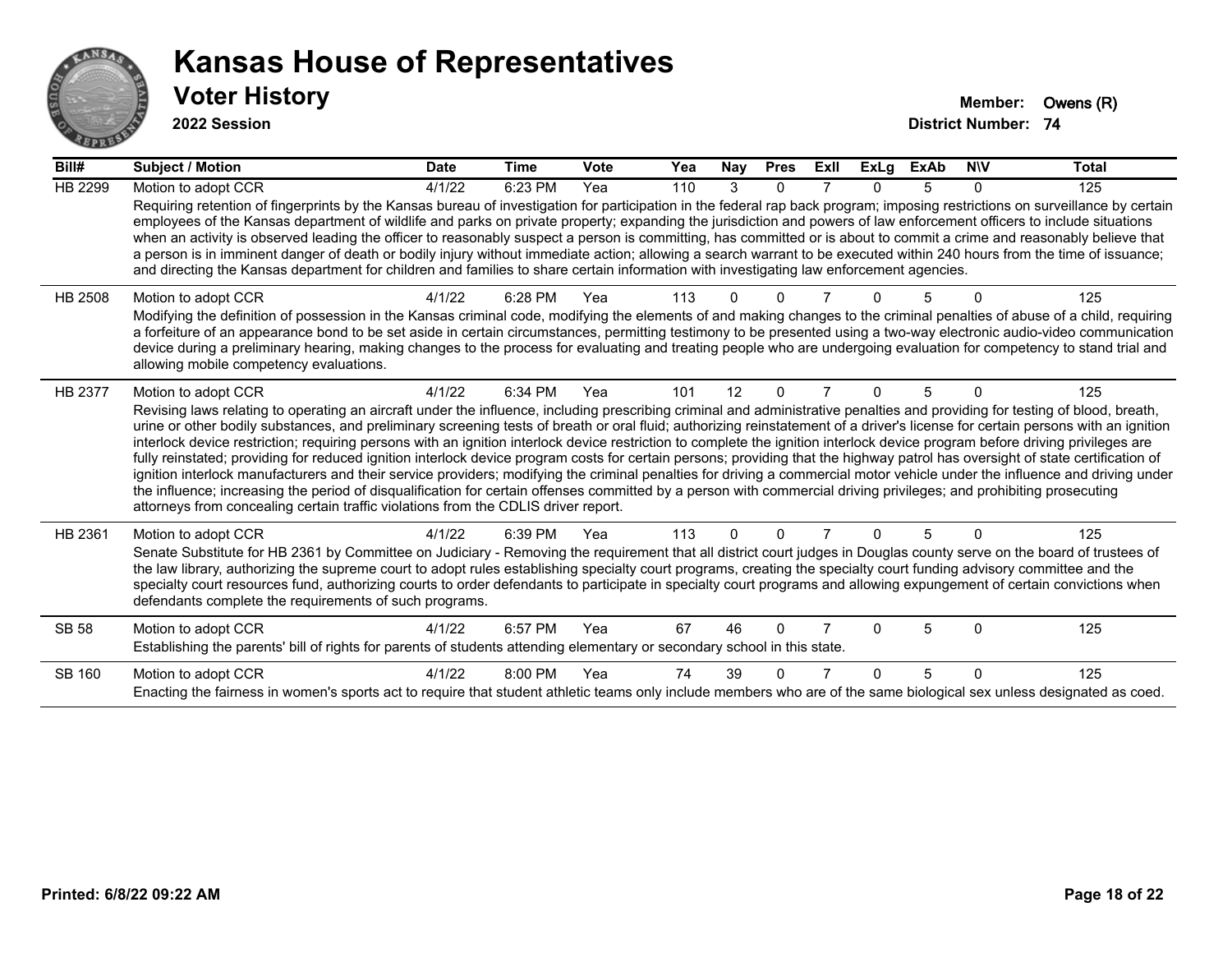

**2022 Session**

| Bill#           | <b>Subject / Motion</b>                                                                                                                                                                                                                                                                                                                                                                                                                                                                                                                                                                                                                                                                                                                                                                                                                                                                                                                                                                                                                                                                                                                                                                                                                                                                                                                                                                                                                                                                                                                                                                                                                                                                                                                                                                                                                                                                                                                                                                                                                                                                                                                                                                                                                                                                                                                                                                                                                                                                                                                                                                                                                                                                                                                                                                                                                                                                                                                                                                                                                                                                                                                                                     | <b>Date</b> | Time     | <b>Vote</b> | Yea | Nay      | <b>Pres</b>  | ExII           | ExLg     | <b>ExAb</b>    | <b>NIV</b>   | <b>Total</b> |
|-----------------|-----------------------------------------------------------------------------------------------------------------------------------------------------------------------------------------------------------------------------------------------------------------------------------------------------------------------------------------------------------------------------------------------------------------------------------------------------------------------------------------------------------------------------------------------------------------------------------------------------------------------------------------------------------------------------------------------------------------------------------------------------------------------------------------------------------------------------------------------------------------------------------------------------------------------------------------------------------------------------------------------------------------------------------------------------------------------------------------------------------------------------------------------------------------------------------------------------------------------------------------------------------------------------------------------------------------------------------------------------------------------------------------------------------------------------------------------------------------------------------------------------------------------------------------------------------------------------------------------------------------------------------------------------------------------------------------------------------------------------------------------------------------------------------------------------------------------------------------------------------------------------------------------------------------------------------------------------------------------------------------------------------------------------------------------------------------------------------------------------------------------------------------------------------------------------------------------------------------------------------------------------------------------------------------------------------------------------------------------------------------------------------------------------------------------------------------------------------------------------------------------------------------------------------------------------------------------------------------------------------------------------------------------------------------------------------------------------------------------------------------------------------------------------------------------------------------------------------------------------------------------------------------------------------------------------------------------------------------------------------------------------------------------------------------------------------------------------------------------------------------------------------------------------------------------------|-------------|----------|-------------|-----|----------|--------------|----------------|----------|----------------|--------------|--------------|
| HB 2239         | Motion to adopt CCR                                                                                                                                                                                                                                                                                                                                                                                                                                                                                                                                                                                                                                                                                                                                                                                                                                                                                                                                                                                                                                                                                                                                                                                                                                                                                                                                                                                                                                                                                                                                                                                                                                                                                                                                                                                                                                                                                                                                                                                                                                                                                                                                                                                                                                                                                                                                                                                                                                                                                                                                                                                                                                                                                                                                                                                                                                                                                                                                                                                                                                                                                                                                                         | 4/1/22      | 9:45 PM  | Yea         | 103 | 10       | $\Omega$     |                | $\Omega$ | 5              | 0            | 125          |
|                 | Providing tax credits for graduates of aerospace and aviation-related educational programs and employers of program graduates, school and classroom supplies<br>purchased by teachers, contributions to community colleges and technical colleges, qualified railroad track maintenance expenditures of short line railroads and<br>associated rail siding owners or lessees and expanding eligibility, amount and transferability of the research and development tax credit, providing homestead property<br>tax refunds from the income tax refund fund to certain persons based on the increase in property tax over the base year property tax amount, providing for an additional<br>personal income tax exemption for 100% disabled veterans, establishing the salt parity act to allow pass-through entities to elect to pay state income tax at the entity<br>level, establishing a checkoff for contributions to the Kansas historic site fund, establishing a revenue neutral rate complaint process for tax levies, authorizing the<br>county clerk to limit the amount of ad valorem taxes to be levied in certain circumstances, establishing a deadline for budgets to be filed with the director of accounts<br>and reports, requiring roll call votes and publication of information to exceed the revenue neutral rate, classifying certain agritourism activities and zoos as land devoted<br>to agricultural use, classifying land devoted to agriculture that is subject to the federal grassland conservation reserve program as grassland, establishing a property tax<br>exemption for antique utility trailers, allowing for the proration of value when certain personal property is acquired or sold prior to September 1 of any tax year, providing<br>for the exemption of inventory and work-in-progress machinery and equipment for telecommunications machinery and equipment, increasing the extent of exemption for<br>residential property from the statewide school levy, providing for abatement or credit of property tax for buildings and improvements destroyed or substantially destroyed<br>by natural disaster, providing a sales tax exemption for certain fencing and for reconstructing, repairing or replacing certain fencing damaged or destroyed by a wildfire,<br>flood, tornado or other natural disaster, excluding separately stated delivery charges from sales or selling price, removing the expiration on manufacturer cash rebates<br>on motor vehicles, providing countywide retailers' sales tax authority for Wilson county, requiring disclosure of distribution of revenues on countywide retailers' sales tax<br>ballot proposals, validating the election held to approve a retailers' sales tax levy by the city of Latham, extending the time period for eligibility in the loan repayment<br>program and the income tax credit for rural opportunity zones, enacting the Gage park improvement authority act and providing for the creation of the Gage park<br>improvement authority and an election for the imposition of a countywide sales tax sales tax within the boundaries of Shawnee county. |             |          |             |     |          |              |                |          |                |              |              |
| HB 2644         | Motion to Concur in Conference<br>Designating the Sandhill plum as the official state fruit.                                                                                                                                                                                                                                                                                                                                                                                                                                                                                                                                                                                                                                                                                                                                                                                                                                                                                                                                                                                                                                                                                                                                                                                                                                                                                                                                                                                                                                                                                                                                                                                                                                                                                                                                                                                                                                                                                                                                                                                                                                                                                                                                                                                                                                                                                                                                                                                                                                                                                                                                                                                                                                                                                                                                                                                                                                                                                                                                                                                                                                                                                | 4/1/22      | 9:48 PM  | Yea         | 108 | 5        | $\Omega$     |                | $\Omega$ | 5              | $\Omega$     | 125          |
| SB 261          | Motion to adopt CCR<br>Substitute for SB 261 by Committee on Agriculture -- Prohibiting the use of identifiable meat terms on the labels of meat analogs when such labels do not include proper<br>qualifying language to indicate that such products do not contain meat.                                                                                                                                                                                                                                                                                                                                                                                                                                                                                                                                                                                                                                                                                                                                                                                                                                                                                                                                                                                                                                                                                                                                                                                                                                                                                                                                                                                                                                                                                                                                                                                                                                                                                                                                                                                                                                                                                                                                                                                                                                                                                                                                                                                                                                                                                                                                                                                                                                                                                                                                                                                                                                                                                                                                                                                                                                                                                                  | 4/1/22      | 9:56 PM  | Yea         | 113 | $\Omega$ | $\mathbf{0}$ | $\overline{7}$ | $\Omega$ | 5              | $\Omega$     | 125          |
| SB 84           | Substitute Motion to Not Adopt CCR<br>House Substitute for Substitute for SB 84 by Committee on Federal and State Affairs - Authorizing sports wagering under the Kansas expanded lottery act.                                                                                                                                                                                                                                                                                                                                                                                                                                                                                                                                                                                                                                                                                                                                                                                                                                                                                                                                                                                                                                                                                                                                                                                                                                                                                                                                                                                                                                                                                                                                                                                                                                                                                                                                                                                                                                                                                                                                                                                                                                                                                                                                                                                                                                                                                                                                                                                                                                                                                                                                                                                                                                                                                                                                                                                                                                                                                                                                                                              | 4/1/22      | 11:59 PM | Nay         | 56  | 56       | $\mathbf{0}$ | $\overline{7}$ | $\Omega$ | 6              | $\Omega$     | 125          |
| SB 84           | Motion to Adopt CCR<br>House Substitute for Substitute for SB 84 by Committee on Federal and State Affairs - Authorizing sports wagering under the Kansas expanded lottery act.                                                                                                                                                                                                                                                                                                                                                                                                                                                                                                                                                                                                                                                                                                                                                                                                                                                                                                                                                                                                                                                                                                                                                                                                                                                                                                                                                                                                                                                                                                                                                                                                                                                                                                                                                                                                                                                                                                                                                                                                                                                                                                                                                                                                                                                                                                                                                                                                                                                                                                                                                                                                                                                                                                                                                                                                                                                                                                                                                                                             | 4/1/22      | 11:59 PM | Nay         | 63  | 49       | $\mathbf{0}$ | $\overline{7}$ | $\Omega$ | 6              | 0            | 125          |
| HB 2487         | Motions of a Previous Day                                                                                                                                                                                                                                                                                                                                                                                                                                                                                                                                                                                                                                                                                                                                                                                                                                                                                                                                                                                                                                                                                                                                                                                                                                                                                                                                                                                                                                                                                                                                                                                                                                                                                                                                                                                                                                                                                                                                                                                                                                                                                                                                                                                                                                                                                                                                                                                                                                                                                                                                                                                                                                                                                                                                                                                                                                                                                                                                                                                                                                                                                                                                                   | 4/26/22     | 11:35 AM | Nay         | 48  | 74       | $\mathbf 0$  |                | $\Omega$ | $\overline{2}$ | $\mathbf{0}$ | 125          |
| <b>HCR 5022</b> | Motion to adopt CCR<br>Proposing a constitutional amendment requiring that a sheriff be elected in each county; exception.                                                                                                                                                                                                                                                                                                                                                                                                                                                                                                                                                                                                                                                                                                                                                                                                                                                                                                                                                                                                                                                                                                                                                                                                                                                                                                                                                                                                                                                                                                                                                                                                                                                                                                                                                                                                                                                                                                                                                                                                                                                                                                                                                                                                                                                                                                                                                                                                                                                                                                                                                                                                                                                                                                                                                                                                                                                                                                                                                                                                                                                  | 4/26/22     | 11:43 AM | Yea         | 91  | 31       | $\mathbf{0}$ | -1             | $\Omega$ | $\overline{2}$ | $\Omega$     | 125          |
| HB 2387         | Motion to adopt CCR<br>Prohibiting the issuance of a request for proposal or entering into a new contract for the administration and provision of benefits under the medical assistance program<br>and removing the authority of the governor to prohibit attending or conducting certain religious services and worship services.                                                                                                                                                                                                                                                                                                                                                                                                                                                                                                                                                                                                                                                                                                                                                                                                                                                                                                                                                                                                                                                                                                                                                                                                                                                                                                                                                                                                                                                                                                                                                                                                                                                                                                                                                                                                                                                                                                                                                                                                                                                                                                                                                                                                                                                                                                                                                                                                                                                                                                                                                                                                                                                                                                                                                                                                                                          | 4/26/22     | 12:47 PM | Yea         | 84  | 38       | $\Omega$     | $\overline{1}$ | $\Omega$ | $\overline{2}$ | $\Omega$     | 125          |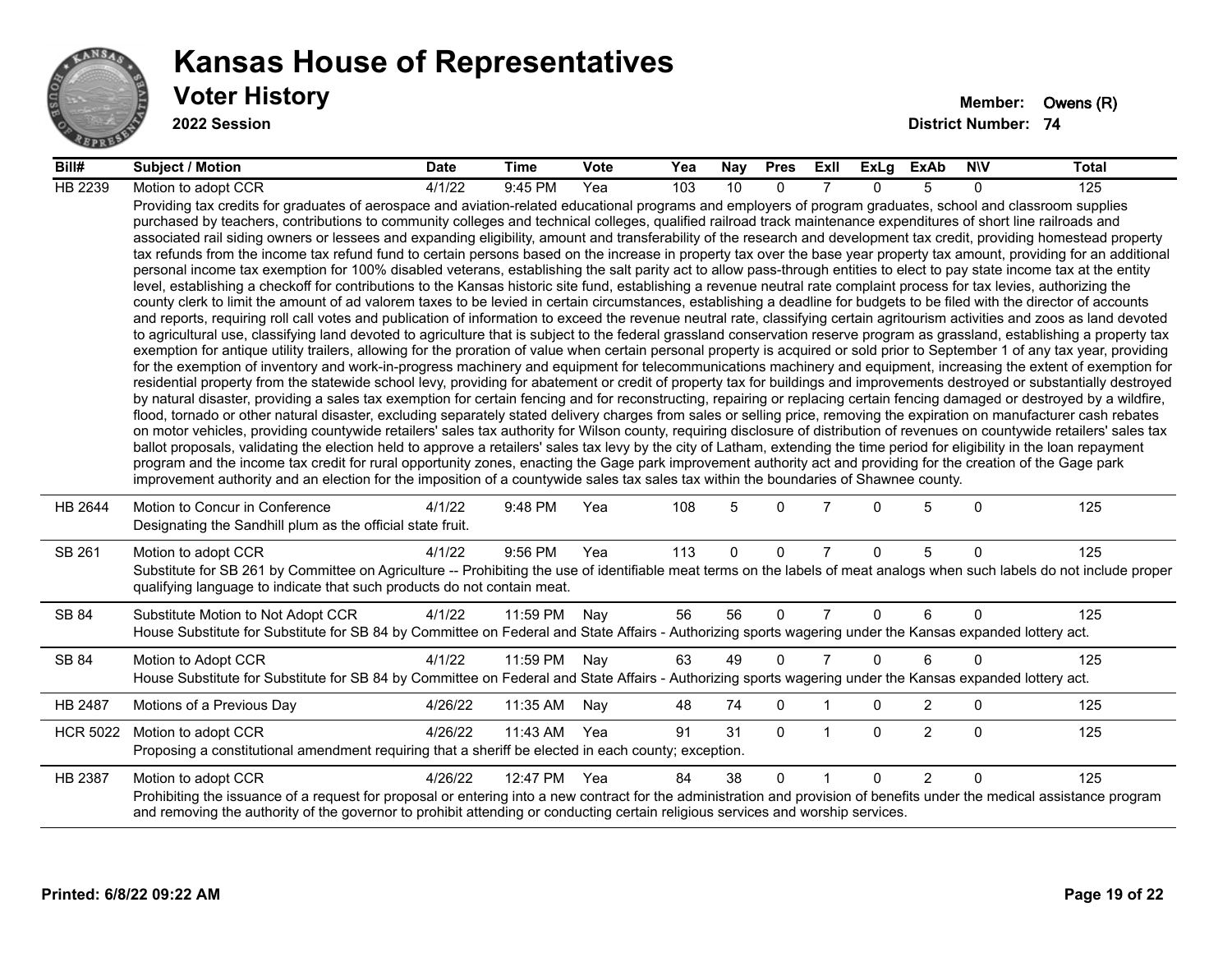

**2022 Session**

**Bill# Subject / Motion Date Time Vote Yea Nay Pres Exll ExLg ExAb N\V Total** HB 2252 Motion to adopt CCR 4/26/22 12:50 PM Yea 84 38 0 1 0 2 0 125 Prohibiting the modification of election laws by agreement except as approved by the legislative coordinating council. HB 2138 Motion to adopt CCR 4/26/22 1:03 PM Yea 82 40 0 1 0 2 0 125 Providing for the use of electronic poll books in elections and the approval of such books by the secretary of state, requiring all voting systems for elections to use individual voter-verified paper ballots with a distinctive watermark, requiring the secretary of state and local election officers to develop an affidavit to be signed by election workers regarding handling of completed ballots, requiring audits of any federal, statewide or state legislative race that is within 1% of the total votes cast and requiring randomized audits of elections procedures used in four counties in even-numbered years, requiring a county election officer to send a confirmation of address when there is no election-related activity for any four calendar year period and exempting poll workers from certain election crimes. HB 2237 Motion to adopt CCR 4/26/22 1:13 PM Yea 109 12 1 1 0 2 0 125 Enacting the Kansas affordable housing tax credit act, the Kansas housing investor tax credit act, the historic Kansas act, the Kansas rural home loan guarantee act, authorizing certain residential real property appraisals in rural counties to be performed without completing the sales comparison approach to value, allowing the use of bond proceeds under the Kansas rural housing incentive district act for residential vertical development and renovation of certain buildings within economically distressed urban areas and expanding eligibility for the child day care services assistance tax credit and providing a credit for employer payments to an organization providing access to employees for child day care services. SB 313 Motion to adopt CCR 4/27/22 3:32 PM Yea 75 44 0 3 0 3 0 125 Providing for the use and regulation of autonomous motor vehicles and establishing the autonomous vehicle advisory committee. HB 2466 Motion to adopt CCR 4/27/22 3:39 PM Yea 109 10 0 3 0 3 0 125 Substitute for HB 2466 by Committee on Education - Establishing the promoting advancement in computing knowledge act to increase the availability of computer science education in Kansas schools and the career technical education credentialing and student transitioning to employment success pilot program; also exempting national assessment providers from the student online personal protection act. HB 2492 Motion to Concur 4/27/22 3:41 PM Yea 119 0 0 3 0 3 0 125 Submitting claims against the state by the joint committee on special claims against the state. HB 2448 Consideration of Veto 4/28/22 11:31 AM Yea 86 36 0 1 0 2 0 125 Senate Substitute for HB 2448 by Committee on Public Health and Welfare - Requiring able-bodied adults without dependents to complete an employment and training program in order to receive food assistance. SB 58 Consideration of Veto **4/28/22 12:17 PM Yea** 72 50 0 1 0 2 0 125 Establishing the parents' bill of rights for parents of students attending elementary or secondary school in this state. SB 160 Consideration of Veto **4/28/22 1:14 PM Yea** 81 41 0 1 0 2 0 125 Enacting the fairness in women's sports act to require that student athletic teams only include members who are of the same biological sex unless designated as coed. SB 84 Motion to adopt CCR 4/28/22 4:03 PM Nay 73 49 0 1 0 2 0 125 House Substitute for Substitute for SB 84 by Committee on Federal and State Affairs - Authorizing sports wagering under the Kansas expanded lottery act and historical horse race machines under the Kansas parimutuel racing act.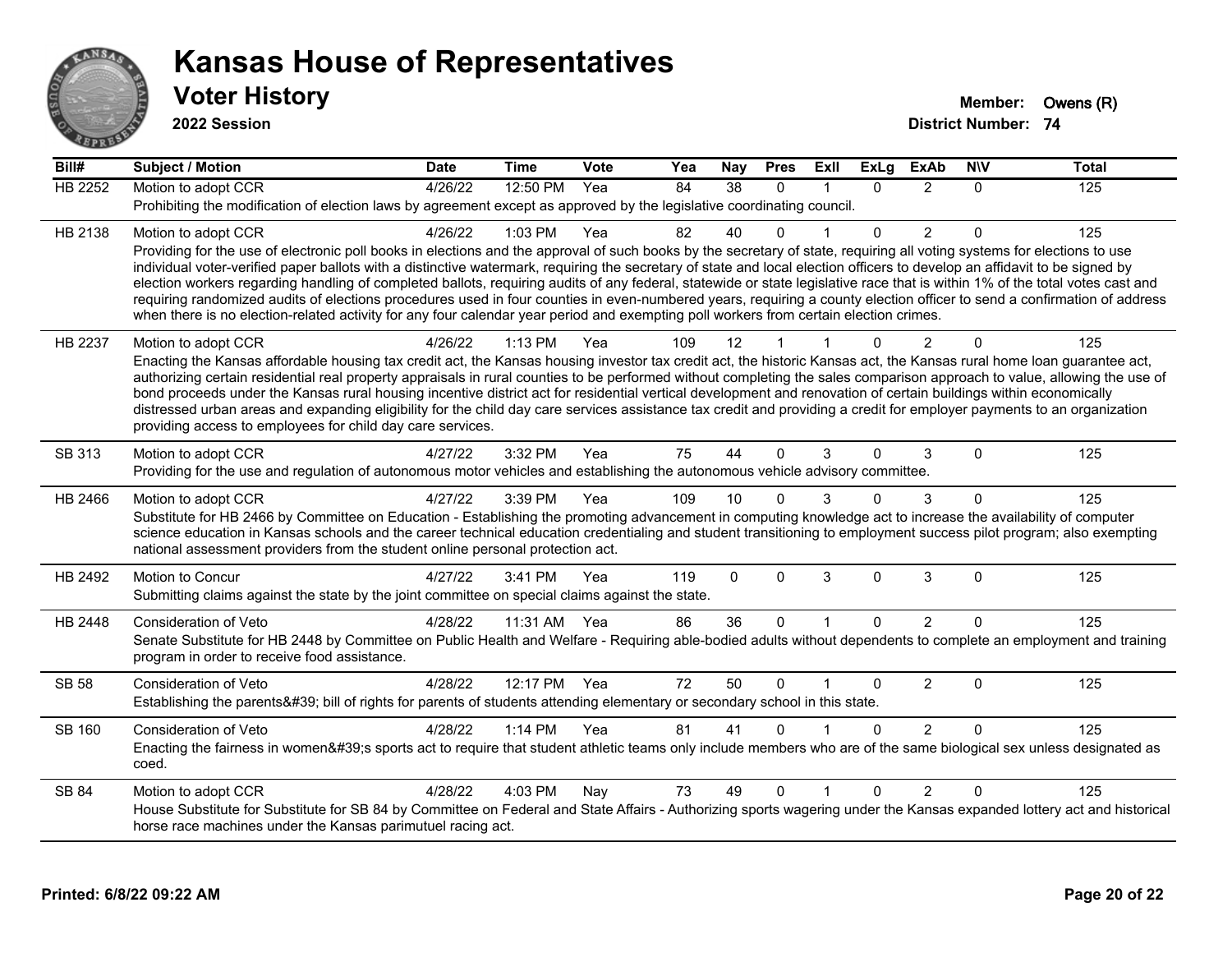

**2022 Session**

**District Number: 74 Voter History Member:** Owens (R)

| Bill#        | <b>Subject / Motion</b>                                                                                                                                                                                                                                                                                                             | <b>Date</b> | <b>Time</b>  | Vote | Yea | <b>Nay</b>           | <b>Pres</b>  | Exll         | <b>ExLg</b>  | <b>ExAb</b>    | <b>NIV</b>     | <b>Total</b> |
|--------------|-------------------------------------------------------------------------------------------------------------------------------------------------------------------------------------------------------------------------------------------------------------------------------------------------------------------------------------|-------------|--------------|------|-----|----------------------|--------------|--------------|--------------|----------------|----------------|--------------|
| HB 2567      | Motion to adopt CCR                                                                                                                                                                                                                                                                                                                 | 4/28/22     | 5:52 PM      | Yea  | 75  | 45                   | $\Omega$     |              | $\Omega$     | 4              | $\Omega$       | 125          |
|              | Senate Substitute for HB 2567 by Committee on Ways and Means - Removing federal impact aid from the determination of local foundation aid in the Kansas school<br>equity and enhancement act and excluding Fort Leavenworth school district and virtual school students from the capital improvement state aid determination.       |             |              |      |     |                      |              |              |              |                |                |              |
| <b>SB 19</b> | Motion to adopt CCR                                                                                                                                                                                                                                                                                                                 | 4/28/22     | 8:59 PM      | Yea  | 112 | 6                    | $\mathbf{0}$ |              | 0            | 6              | $\Omega$       | 125          |
|              | House Substitute for SB 19 by Committee on Energy, Utilities and Telecommunications - Implementing the 988 suicide prevention and mental health crisis hotline in<br>Kansas.                                                                                                                                                        |             |              |      |     |                      |              |              |              |                |                |              |
| SB 331       | Motion to adopt CCR                                                                                                                                                                                                                                                                                                                 | 4/28/22     | 9:05 PM      | Yea  | 91  | 26                   | $\mathbf{0}$ | $\mathbf 1$  | $\mathbf{0}$ | $\overline{7}$ | $\Omega$       | 125          |
|              | Updating the version of risk-based capital instructions in effect.                                                                                                                                                                                                                                                                  |             |              |      |     |                      |              |              |              |                |                |              |
| HB 2510      | Motion to adopt CCR                                                                                                                                                                                                                                                                                                                 | 4/28/22     | 9:34 PM      | Yea  | 95  | 22                   | $\mathbf{0}$ |              | 0            | 7              | 0              | 125          |
|              | Appropriations for FY 2022, FY 2023, and FY 2024, for various state agencies; 2022 omnibus bill; authorizing certain transfers and capital improvement projects.                                                                                                                                                                    |             |              |      |     |                      |              |              |              |                |                |              |
| HB 2106      | Sub Motion Not Adopt CCR                                                                                                                                                                                                                                                                                                            | 4/28/22     | 10:02 PM     | Nay  | 39  | 75                   | $\mathbf{0}$ |              | $\Omega$     | $\overline{7}$ | 3              | 125          |
|              | Decreasing the state rate for sales and use taxes for sales of food and food ingredients and providing for the levying of taxes by cities and counties and discontinuing<br>the nonrefundable food sales tax credit.                                                                                                                |             |              |      |     |                      |              |              |              |                |                |              |
| HB 2106      | Motion to adopt CCR                                                                                                                                                                                                                                                                                                                 | 4/28/22     | 10:28 PM Yea |      | 114 | 3                    | $\mathbf{0}$ | -1           | $\Omega$     | $\overline{7}$ | $\Omega$       | 125          |
|              | Decreasing the state rate for sales and use taxes for sales of food and food ingredients and providing for the levying of taxes by cities and counties and discontinuing<br>the nonrefundable food sales tax credit.                                                                                                                |             |              |      |     |                      |              |              |              |                |                |              |
| HB 2495      | <b>Motion to Concur</b>                                                                                                                                                                                                                                                                                                             | 4/28/22     | 10:31 PM Yea |      | 116 | $\blacktriangleleft$ | $\mathbf{0}$ | $\mathbf{1}$ | $\Omega$     | $\overline{7}$ | $\Omega$       | 125          |
|              | Prohibiting the disclosure of personal information about a person's affiliation with an entity that is exempt from federal income taxation under section 501(c) of the<br>federal internal revenue code.                                                                                                                            |             |              |      |     |                      |              |              |              |                |                |              |
| SB 34        | Motion to adopt CCR                                                                                                                                                                                                                                                                                                                 | 4/28/22     | 11:35 PM     | Yea  | 64  | 53                   | $\mathbf{0}$ |              | $\Omega$     |                | $\Omega$       | 125          |
|              | Substitute for SB 34 by Committee on Federal and State Affairs - Requiring review of administrative rules and regulations every five years.                                                                                                                                                                                         |             |              |      |     |                      |              |              |              |                |                |              |
| HB 2252      | <b>Consideration of Veto</b>                                                                                                                                                                                                                                                                                                        | 5/23/22     | 11:27 AM Yea |      | 84  | 37                   | $\Omega$     |              | $\Omega$     | $\overline{2}$ | $\mathbf 1$    | 125          |
|              | Prohibiting the modification of election laws by agreement except as approved by the legislative coordinating council.                                                                                                                                                                                                              |             |              |      |     |                      |              |              |              |                |                |              |
| HB 2387      | <b>Consideration of Veto</b>                                                                                                                                                                                                                                                                                                        | 5/23/22     | 11:38 AM     | Yea  | 84  | 38                   | $\Omega$     |              | $\Omega$     | $\overline{2}$ | $\Omega$       | 125          |
|              | Prohibiting the issuance of a request for proposal or entering into a new contract for the administration and provision of benefits under the medical assistance program<br>and removing the authority of the governor to prohibit attending or conducting certain religious services and worship services.                         |             |              |      |     |                      |              |              |              |                |                |              |
| HB 2136      | Sub Mtn Not Adpt                                                                                                                                                                                                                                                                                                                    | 5/23/22     | 12:42 PM     | Nay  | 37  | 84                   | $\Omega$     |              | 0            | 1              | $\mathfrak{p}$ | 125          |
|              | Establishing the COVID-19 retail storefront property tax relief act to provide partial refunds to certain businesses impacted by COVID-19-related shutdowns and                                                                                                                                                                     |             |              |      |     |                      |              |              |              |                |                |              |
|              | restrictions, discontinuing the first 15 days of the month sales and compensating use tax remittance requirements for certain retailers, providing countywide retailers'<br>sales tax authority for Atchison county and delaying implementation of the exclusion of separately stated delivery charges from sales or selling price. |             |              |      |     |                      |              |              |              |                |                |              |